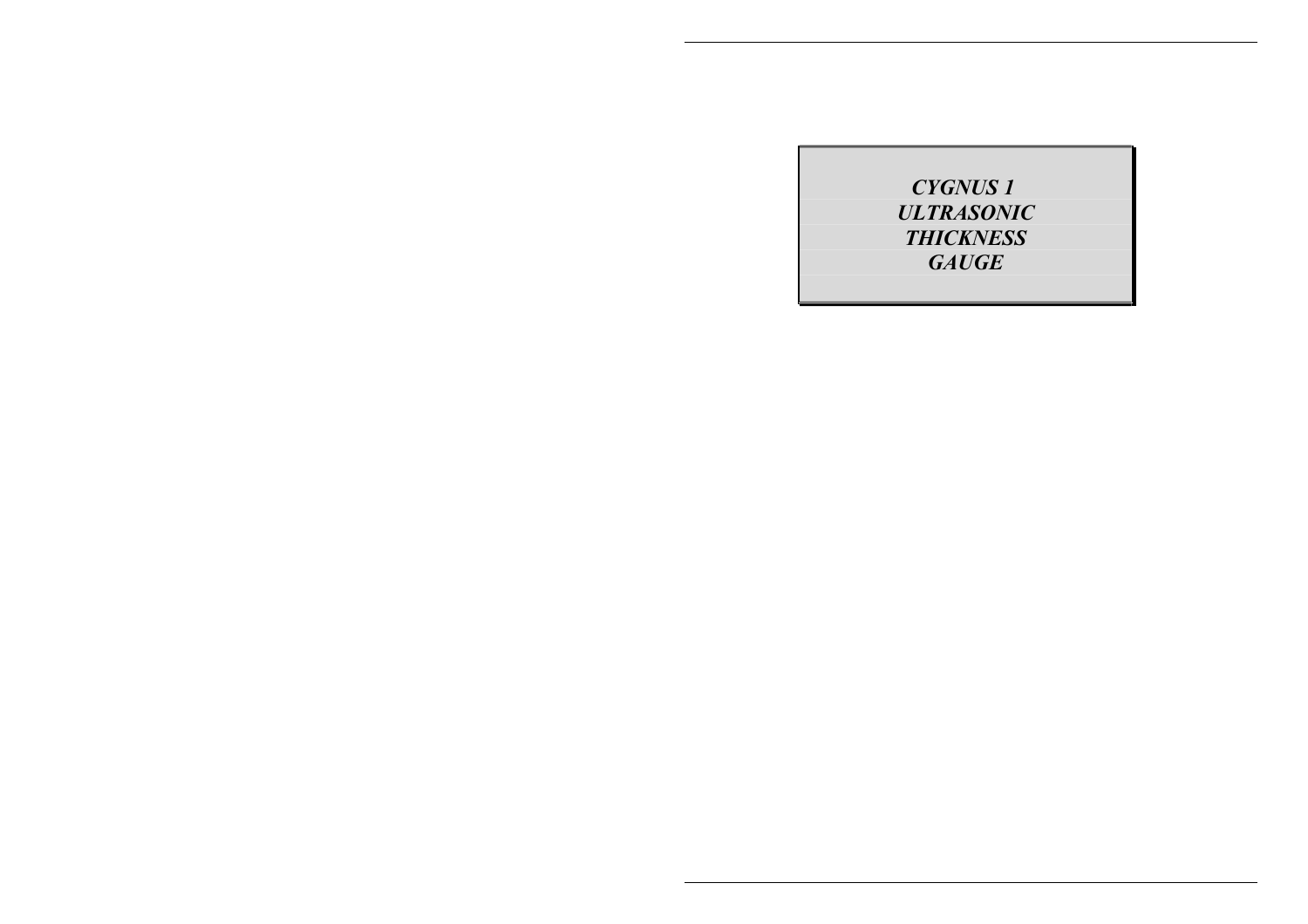# *QUALITY POLICY STATEMENT*

*"It is the policy of Cygnus Instruments to provide all customers with products and services of a quality that complies in all respects with the requirements contained in their orders and specifications.*

*"It is our firm belief that excellence can only be achieved and maintained by continual appraisal. The organisation, methods, and procedures adopted by the company aim to both fulfil this policy and ensure adherence to it."*

Cygnus is an ISO-9001 accredited company. The scope of our accreditation covers all our products and services.

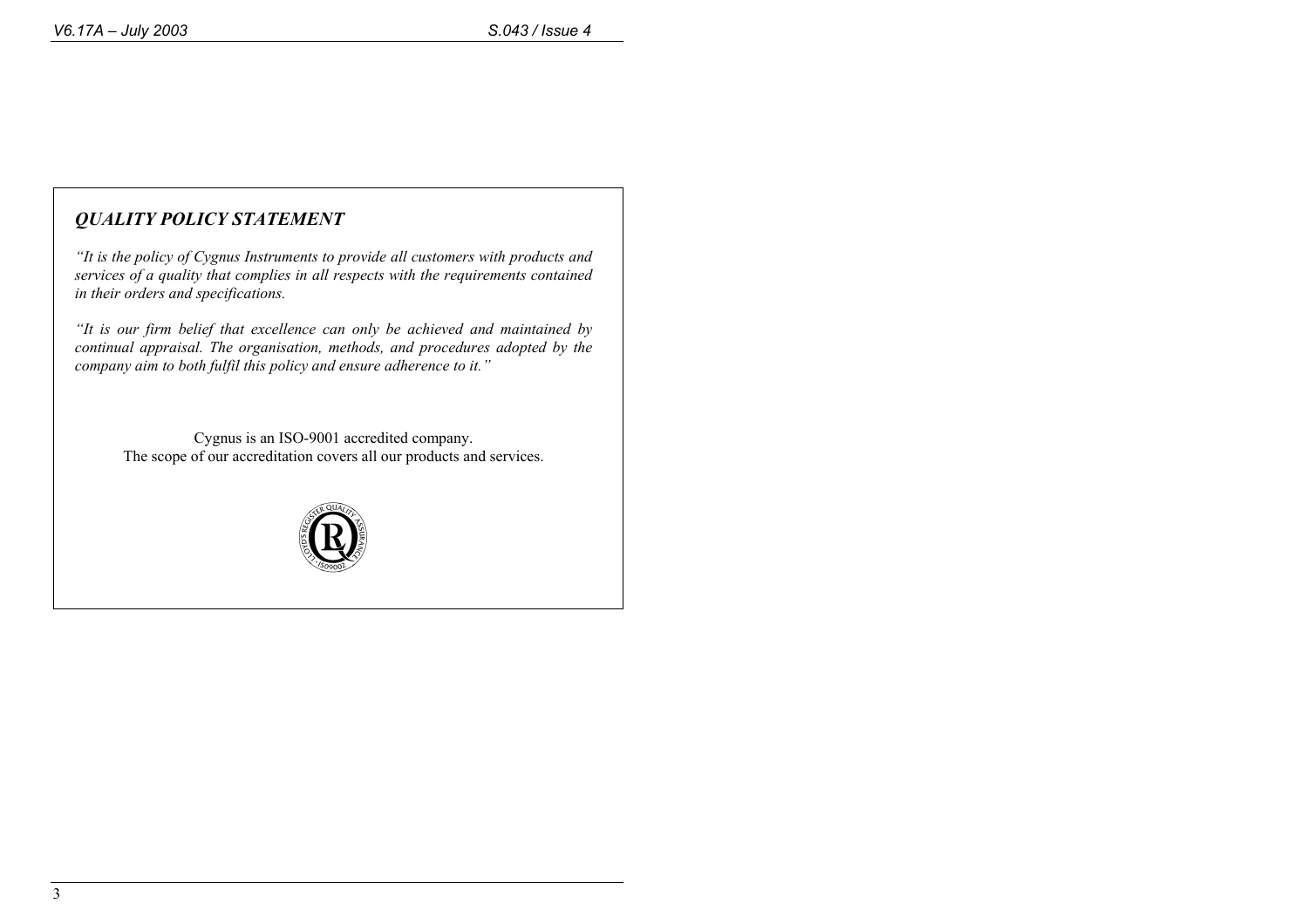# *CYGNUS 1 ULTRASONIC THICKNESS GAUGE*

### *OPERATION MANUAL*

| <i><b>INTRODUCTION</b></i>                                                | 5        |
|---------------------------------------------------------------------------|----------|
| Cygnus 1 Ultrasonic Thickness Gauge                                       | 6        |
| <b>Cygnus Instruments</b>                                                 | 7        |
| The Multiple-Echo method                                                  | 8        |
| Cygnus 1 Basic Model - Gauge Specification                                | 9        |
| Cygnus 1 Underwater - Gauge Specification                                 | 10       |
|                                                                           |          |
| <b>GETTING TO KNOW THE GAUGE</b>                                          | 11       |
| Cygnus 1 Basic Model - Kit of Parts                                       | 12       |
| Cygnus 1 Underwater Gauge - Kit of Parts                                  | 12       |
| <b>Basic Model Battery Assembly</b>                                       | 13       |
| <b>Underwater Gauge Battery Assembly</b>                                  | 13       |
| Controls                                                                  | 14       |
| Measurement                                                               | 16       |
| Calibration                                                               | 17       |
| Probe/Knurled Ring Assembly                                               | 18       |
| <b>Basic Model Probe Module Assembly</b>                                  | 19       |
| UnderwaterGauge Probe Module Assembly                                     | 20       |
| Probe Usage                                                               | 21       |
| Table of Probe Types                                                      | 22       |
|                                                                           |          |
|                                                                           |          |
| <b>WORKING WITH THE GAUGE</b>                                             | 23       |
| Calibrating the Gauge                                                     | 24       |
| <b>Changing Gauge-Settings</b>                                            | 25       |
| Changing the Probe-setting                                                | 26       |
| Changing the Gain-setting                                                 | 27       |
|                                                                           | 28       |
| Changing the Units-setting                                                | 28       |
| Changing the Resolution-setting<br><b>Low-Battery Warning</b>             | 29       |
|                                                                           | 29       |
| <b>Battery-Charging Procedure</b>                                         | 30       |
| Troubleshooting                                                           |          |
| <b>General Points on Thickness Gauging</b><br><b>The Five-Point Check</b> | 31<br>32 |
|                                                                           |          |
| A Guide to Sound Velocities<br><b>Table of Sound Velocities</b>           | 33       |
|                                                                           | 34       |
| <b>CARE AND SAFETY</b>                                                    | 37       |
|                                                                           | 38       |
| Care of the Cygnus 1 Underwater Gauge                                     |          |
| Care of the Cygnus 1 Basic Model<br>Servicing                             | 39<br>40 |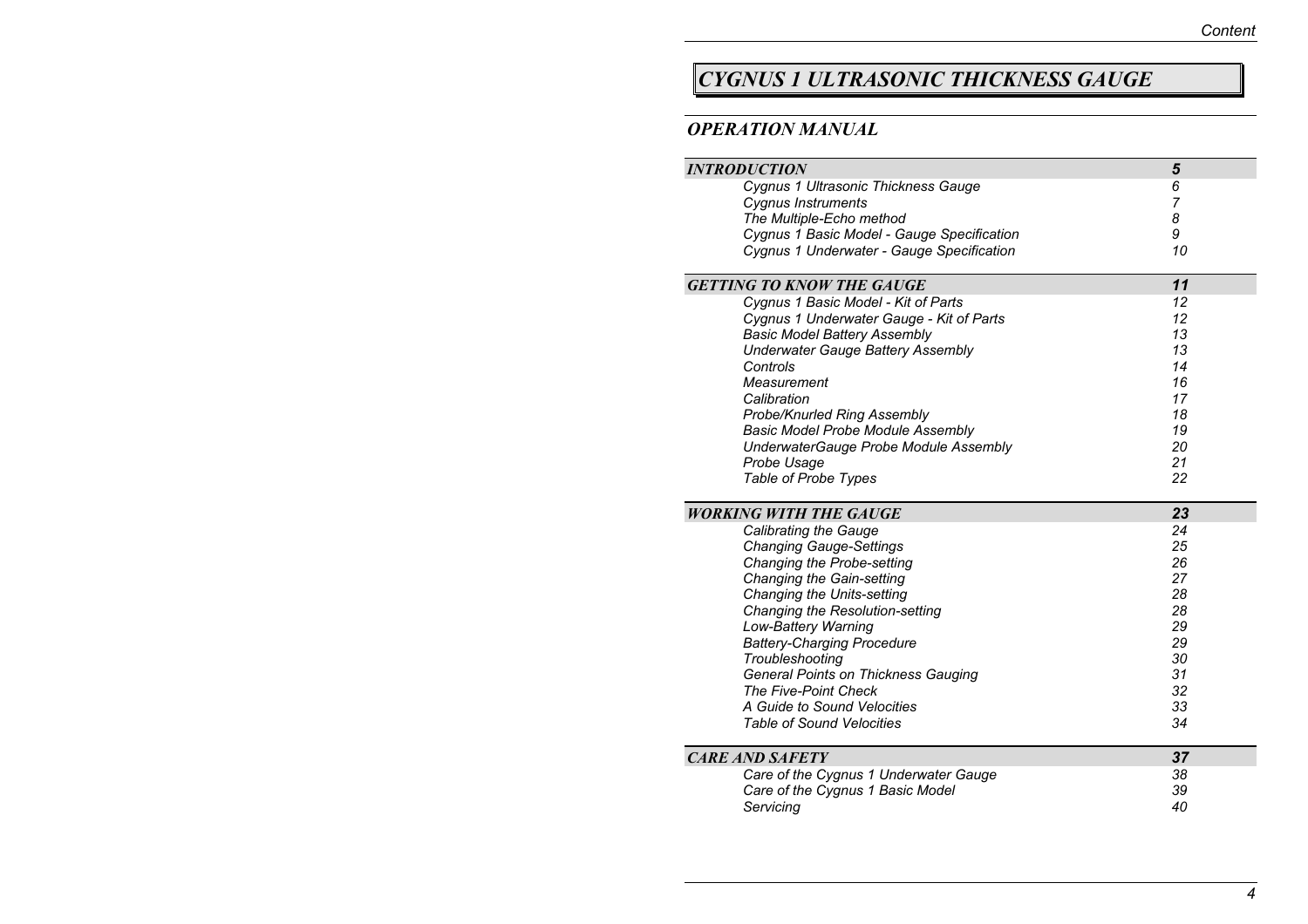# <span id="page-3-0"></span>*INTRODUCTION*

*Cygnus 1 Ultrasonic Thickness Gauge*

*Cygnus Instruments*

*The Multiple-Echo Method*

*Cygnus 1 Basic Model Gauge Specification*

*Cygnus 1 Underwater Gauge Specification*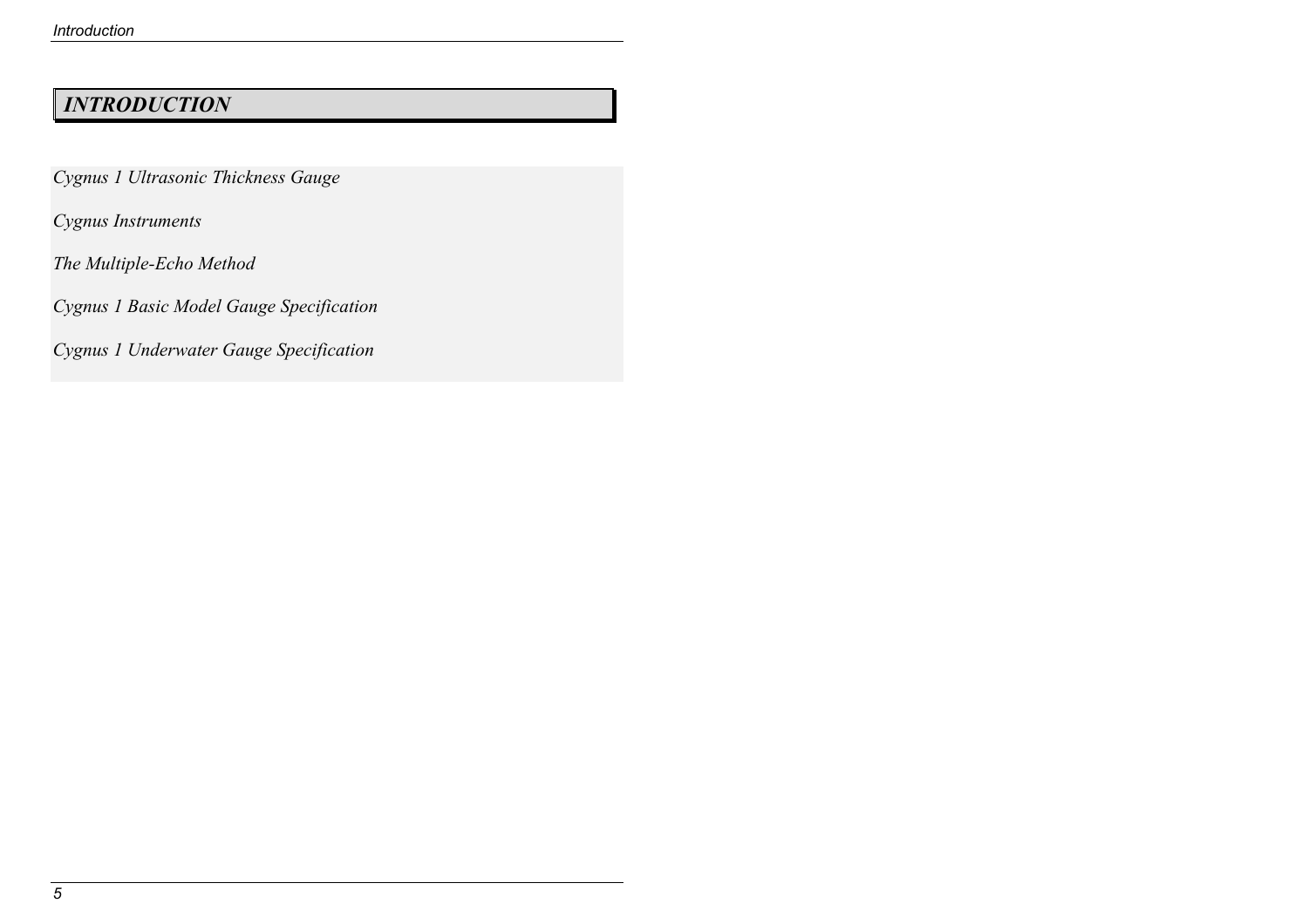### <span id="page-4-0"></span>*CYGNUS 1 ULTRASONIC THICKNESS GAUGE*

The *Cygnus 1 Multiple-Echo Ultrasonic Thickness Gauge* is a rugged, handheld, batterypowered instrument designed for high-reliability thickness measurement using the multiple-echo technique.

The *Cygnus 1 Basic Model* is a heavy-duty sealed gauge which is highly water, dust, and dirt resistant. The Gauge is powered from 3 AA-size batteries.

The *Cygnus 1 Underwater Gauge* is a fully-waterproof unit, pressure tested to a depth of 300 metres. The Gauge is powered from a rechargeable battery-module.

The *Cygnus 1 Gauge* can be used with a choice of single-crystal Ultrasonic Probes, depending on the thickness and type of material which is to be measured.

Measurement can be displayed in Metric (mm) or in Imperial (inch) units, and measurement resolution can be selected for either 0.1 or 0.05 mm, (or 0.005 or 0.002 inch).

Crystal-controlled Calibration provides stability and accuracy – Calibration can be made to a known thickness, or to a known Velocity of Sound. Velocity of Sound is displayed in either metres/second or inches/microsecond, depending on the current selection for Measurement Units

*The Cygnus 1 Ultrasonic Thickness Gauge is a solid-state electronic instrument which, under normal operating conditions, will give many years of active service.*

*Although designed for ease of operation, the first time user should carefully read this manual to familiarise themselves with the features of the instrument.*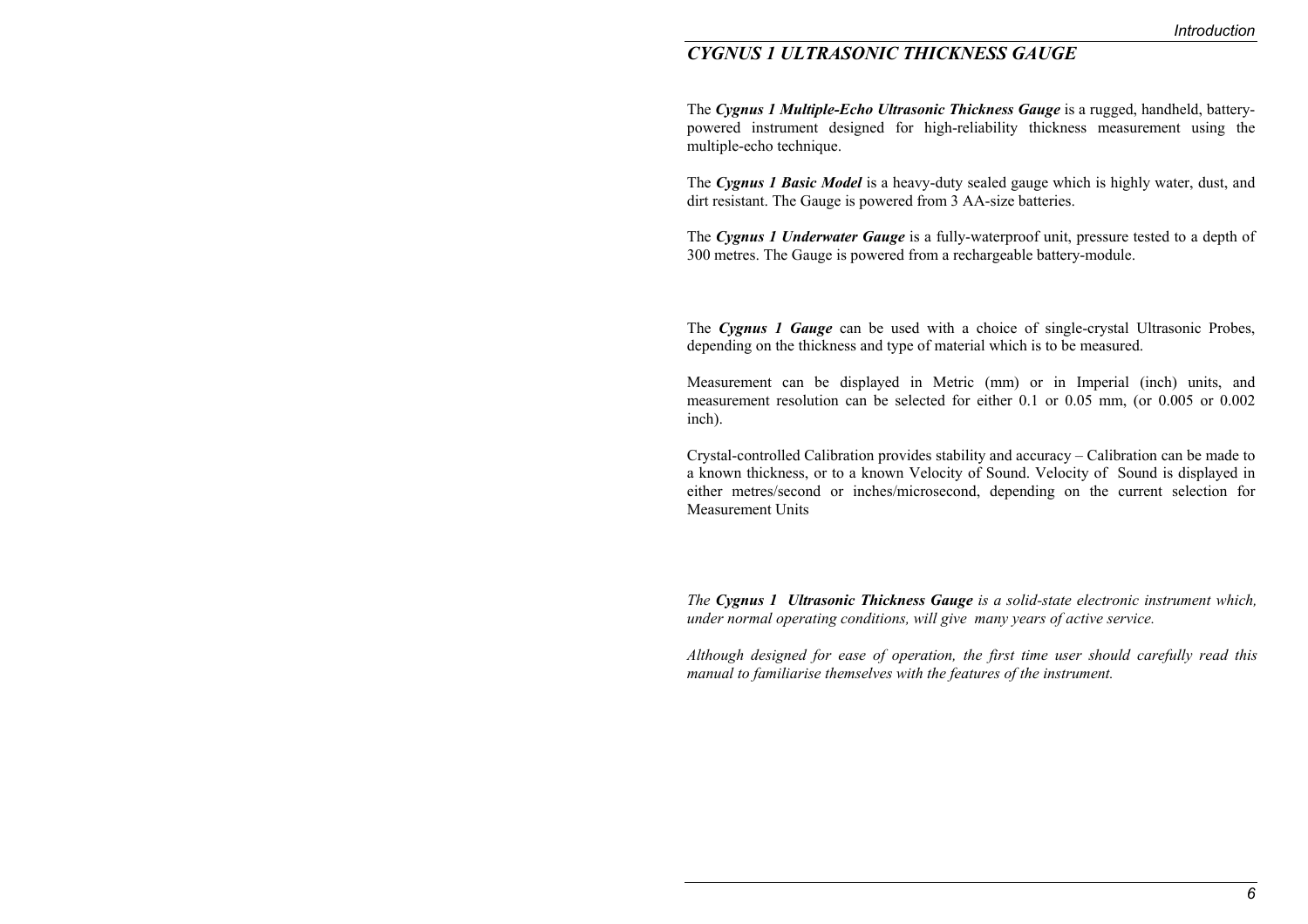#### *Introduction*

# *CYGNUS INSTRUMENTS*

*Cygnus Instruments Limited*, founded in 1983, were pioneers in the development of the *Ultrasonic Multiple-Echo Technique* used for measurement through coatings. This has long been the standard required to ensure that accurate measurements are taken without the need to first zero the Gauge or remove coatings.

Our philosophy is to work closely with each of our customers to provide a range of products specifically for each application. *Cygnus Ultrasonic Thickness Gauges* are designed to be simple to use and to withstand the harsh environments that they are intended for. We have built up an enviable reputation with our customers in over 45 countries around the world.



**website :** www.cygnus-[instruments.com](http://www.cygnus-instruments.com/) **e-mail :** [sales@cygnus-instruments.com](http://www.cygnus-instruments.com/)

| <b>CYGNUS Instruments Limited</b> | <b>CYGNUS Instruments Inc.</b> |
|-----------------------------------|--------------------------------|
|-----------------------------------|--------------------------------|

<span id="page-5-0"></span>

| Cygnus House               | 1993 Moreland Parkway  |
|----------------------------|------------------------|
| 30 Prince of Wales Road    | Suite 202              |
| Dorchester                 | Annapolis              |
| Dorset DT1 1PW             | Maryland 21401         |
| England                    | <b>USA</b>             |
| Tel: 00 44 (0) 1305 265533 | Tel: 00 1 410 267 9771 |
| Fax: 00 44 (0) 1305 269960 | Fax: 00 1 410 268 2013 |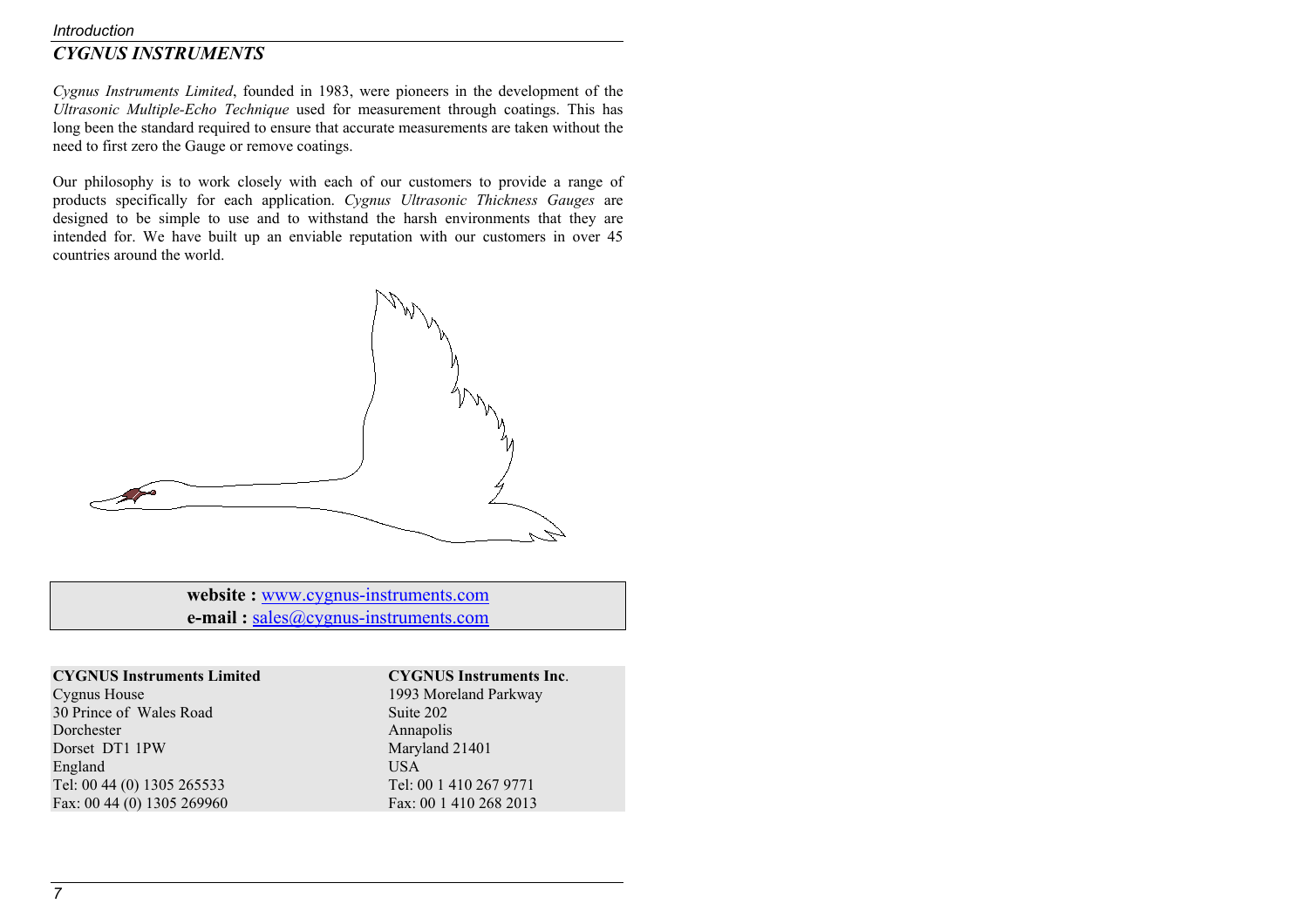# <span id="page-6-0"></span>*THE MULTIPLE-ECHO METHOD*

The *Cygnus 1 Ultrasonic Thickness Gauge* works on the pulse-echo principle. The Probe is made to vibrate for a very short period, creating a pulse of ultrasound which enters the test piece. The Probe waits for returned echoes and acting as a receiver, converts them into electrical signals which are processed to produce timings in digital form.



The *multiple-echo* beam travel is depicted above, spread out for time, to illustrate the timing method. The beam path is in fact straight, at 90 degrees to the surface and the ultrasonic energy reverberates up and down within the metal (as shown in the small sketch above - left). Each time the echo is reflected back down, a small portion of the energy comes up through the coatings, striking the Probe which now acts as a receiver.

The delay between echoes at the Probe-face is exactly equal to the time taken to pass through the metal twice, therefore coatings such as paint are ignored and the measurement displayed is of the metal thickness only.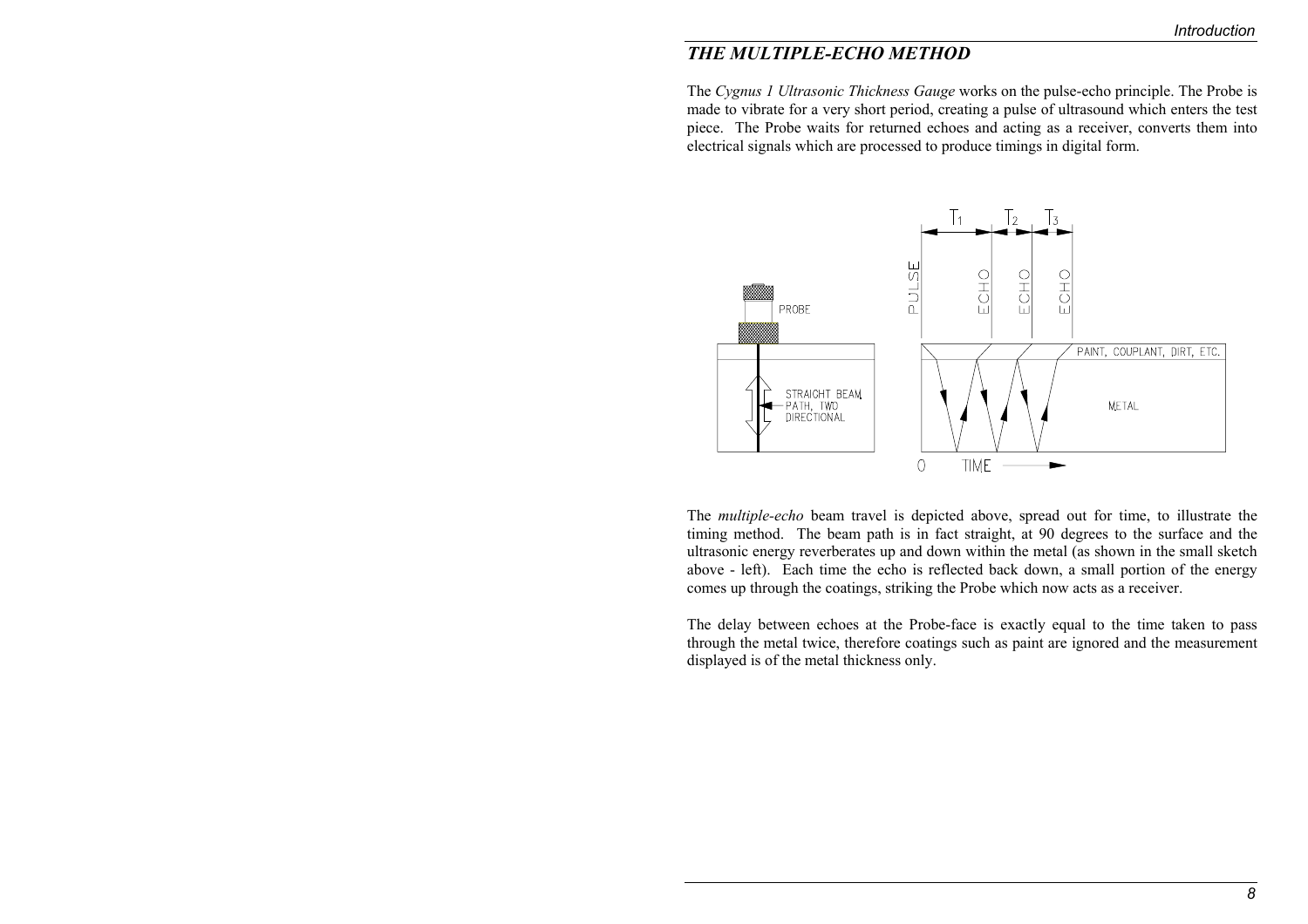<span id="page-7-0"></span>*CYGNUS 1 BASIC MODEL - GAUGE SPECIFICATION*

| <b>Materials</b>          | Sound Velocity from 2000 m/s to7000 m/s<br>[0.0800 in/uS to 0.2780 in/uS]                                                                                                                                                               |  |  |  |
|---------------------------|-----------------------------------------------------------------------------------------------------------------------------------------------------------------------------------------------------------------------------------------|--|--|--|
| Range                     | Measurement Range in Steel:<br>21/4 MHz probe : 3 mm to 250 mm [0.120 in. to 10.00 in.]<br>31/2 MHz probe : 2 mm to 150 mm [0.080 in. to 6.000 in.]<br>5 MHz probe : 1 mm to 50 mm [0.040 in. to 2.000 in.]                             |  |  |  |
| <b>Resolution</b>         | 0.1 mm [0.005 in.] or<br>0.05 mm [0.002in.]                                                                                                                                                                                             |  |  |  |
| <b>Accuracy</b>           | ± 0.1 mm [± 0.005 in.] or<br>± 0.05 mm [± 0.002 in.]                                                                                                                                                                                    |  |  |  |
| <b>Probes</b>             | Single-Crystal, Soft-face Probes :<br>$2\frac{1}{4}$ MHz<br>: 13mm $[0.5 \text{ in.}]$<br>≻<br>> 2¼ MHz : 19mm [0.75 in.<br>> 3½ MHz : 13mm [0.5 in.]<br>: 19mm [0.75 in.]<br>> 5MHz : 13mm $[0.5 in.]$<br>> 5MHz<br>: 6mm $[0.25 in.]$ |  |  |  |
| <b>Battery-life</b>       | Typical life from a new set of Alkaline batteries :<br>18 hours continuous usage                                                                                                                                                        |  |  |  |
| <b>Display</b>            | 4-character seven-segment high brightness red LED display                                                                                                                                                                               |  |  |  |
| <b>Size</b>               | Including Probe-head and Battery-pack:<br>Length 240 mm x Diameter 75 mm [9.5 in. x 2.9 in.]                                                                                                                                            |  |  |  |
| Weight                    | Including Battery-pack:<br>With Remote Probe - 886 gm [31 ounce]<br>with Fixed-Head Probe - 827 gm [29 ounce]                                                                                                                           |  |  |  |
| <b>Operating</b><br>Temp. | Recommended : -10°C to +50°C [14°F to 122°F]                                                                                                                                                                                            |  |  |  |
| <b>Storage Temp.</b>      | Recommended : -10°C to +60°C [14°F to 140°F]                                                                                                                                                                                            |  |  |  |
| <b>Environmental</b>      | Case-rating: IP65 - the instrument is shock-proof and<br>splash-proof, but should not be immersed in water                                                                                                                              |  |  |  |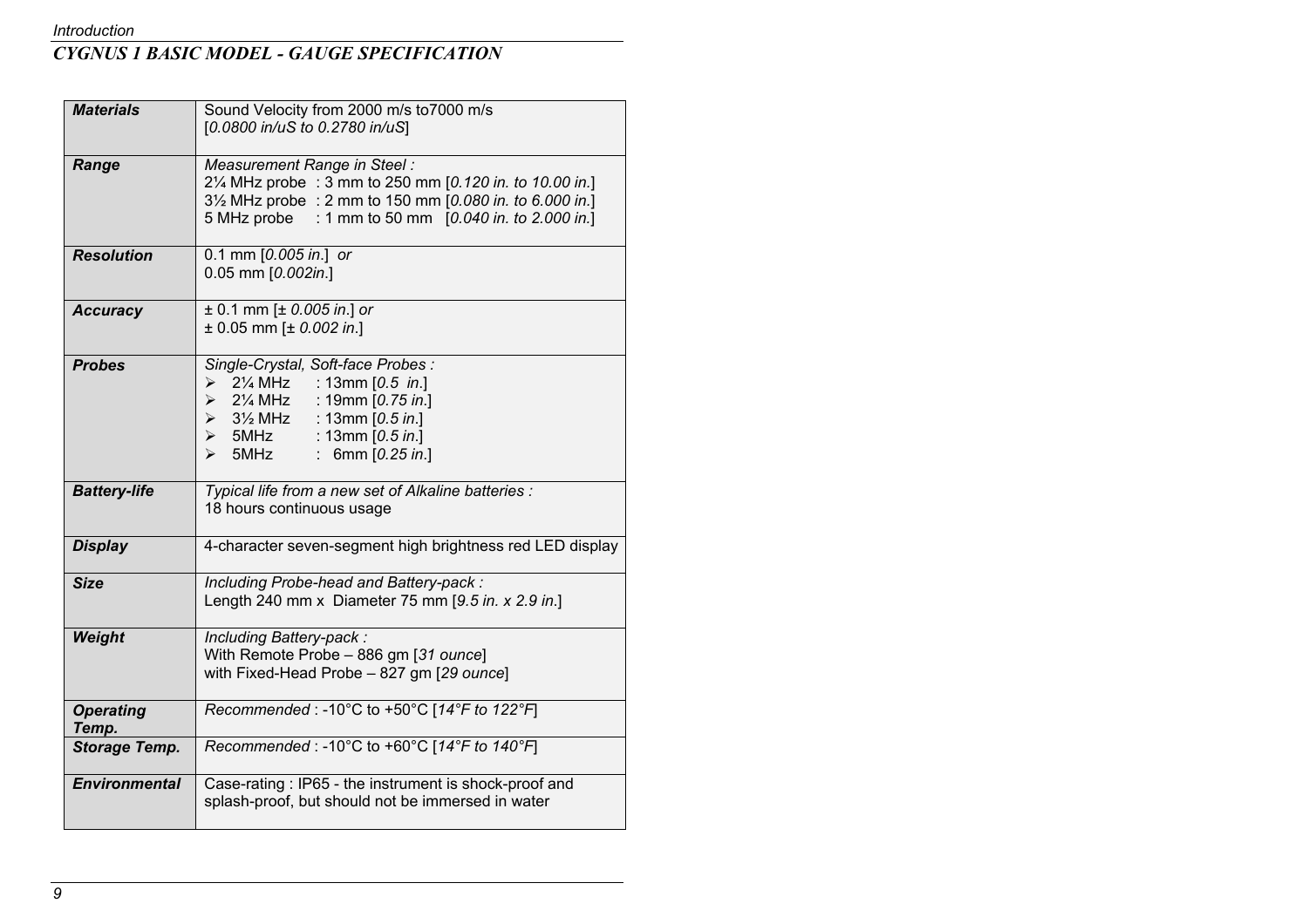### <span id="page-8-0"></span>*CYGNUS 1 UNDERWATER - GAUGE SPECIFICATION*

| <b>Materials</b>          | Sound Velocity from 2000 m/s to7000 m/s<br>[0.0800 in/uS to 0.2780 in/uS]                                                                                                                                                 |
|---------------------------|---------------------------------------------------------------------------------------------------------------------------------------------------------------------------------------------------------------------------|
| Range                     | Measurement Range in Steel:<br>2.25 MHz probe: 3 mm to 250 mm [0.120 in. to 10.00 in.]<br>3.5 MHz probe : 2 mm to 150 mm [0.080 in. to 6.000 in.]<br>5 MHz probe : 1 mm to 50 mm [0.040 in. to 2.000 in.]                 |
| <b>Resolution</b>         | 0.1 mm [0.005 in.] or<br>0.05 mm [0.002in.]                                                                                                                                                                               |
| <b>Accuracy</b>           | ± 0.1 mm [± 0.005 in.] or<br>$± 0.05$ mm [ $± 0.002$ in.]                                                                                                                                                                 |
| <b>Probes</b>             | Single-Crystal, Soft-face Probes :<br>2.25 MHz : 13mm $[0.5 \text{ in.}]$<br>≻<br>$\geq 2.25$ MHz<br>: 19mm [0.75 in.]<br>$> 3.5$ MHz<br>: 13mm [0.5 in.]<br>: 13mm $[0.5 in.]$<br>> 5MHz<br>> 5MHz<br>: 6mm $[0.25 in.]$ |
| <b>Battery-life</b>       | Typical life from a fully-charged battery:<br>15 hours continuous usage                                                                                                                                                   |
| <b>Display</b>            | 4-character seven-segment high brightness red LED display                                                                                                                                                                 |
| <b>Size</b>               | Including Probe-head and Battery-pack:<br>Length 238 mm x Diameter 85 mm [9.4 in. x 3.4 in.]                                                                                                                              |
| Weight                    | Including Battery-pack:<br>With Remote Probe - 977 gm [35 ounce]                                                                                                                                                          |
| <b>Operating</b><br>Temp. | Recommended : -10°C to +50°C [14°F to 122°F]                                                                                                                                                                              |
| <b>Storage Temp.</b>      | Recommended : -10°C to +60°C [14°F to 140°F]                                                                                                                                                                              |
| <b>Environmental</b>      | Waterproof: Pressure tested to a depth of 300 m [984 ft.]                                                                                                                                                                 |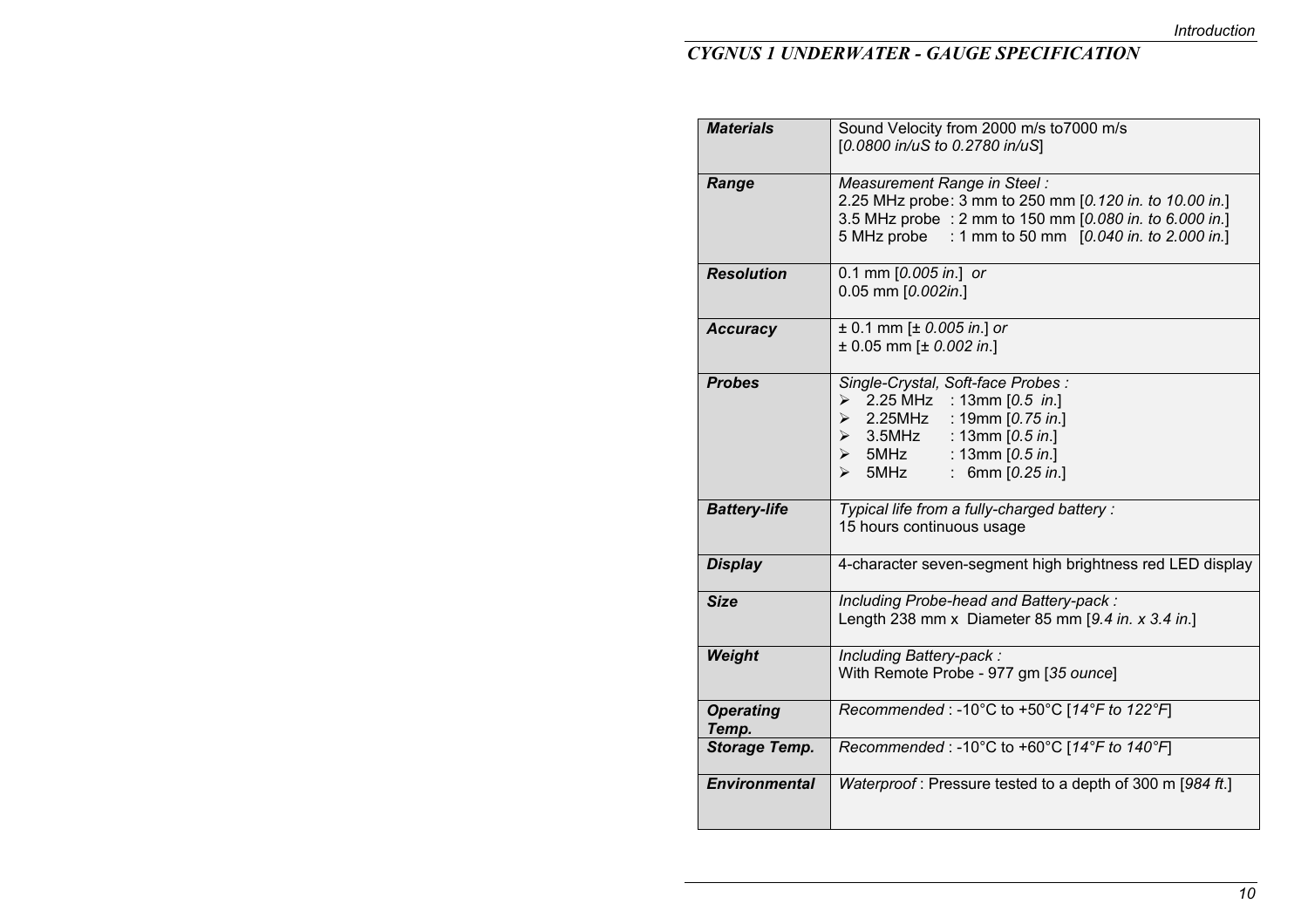# <span id="page-9-0"></span>*GETTING TO KNOW THE GAUGE*

*Kit of Parts*

*Battery Assembly*

*Controls*

*Measurement*

*Calibration*

*Probe/Knurled Ring Assembly*

*Basic Model Probe Module Assembly*

*Underwater Gauge Probe Module Assembly*

*Probe Usage*

*Table of Probe Types*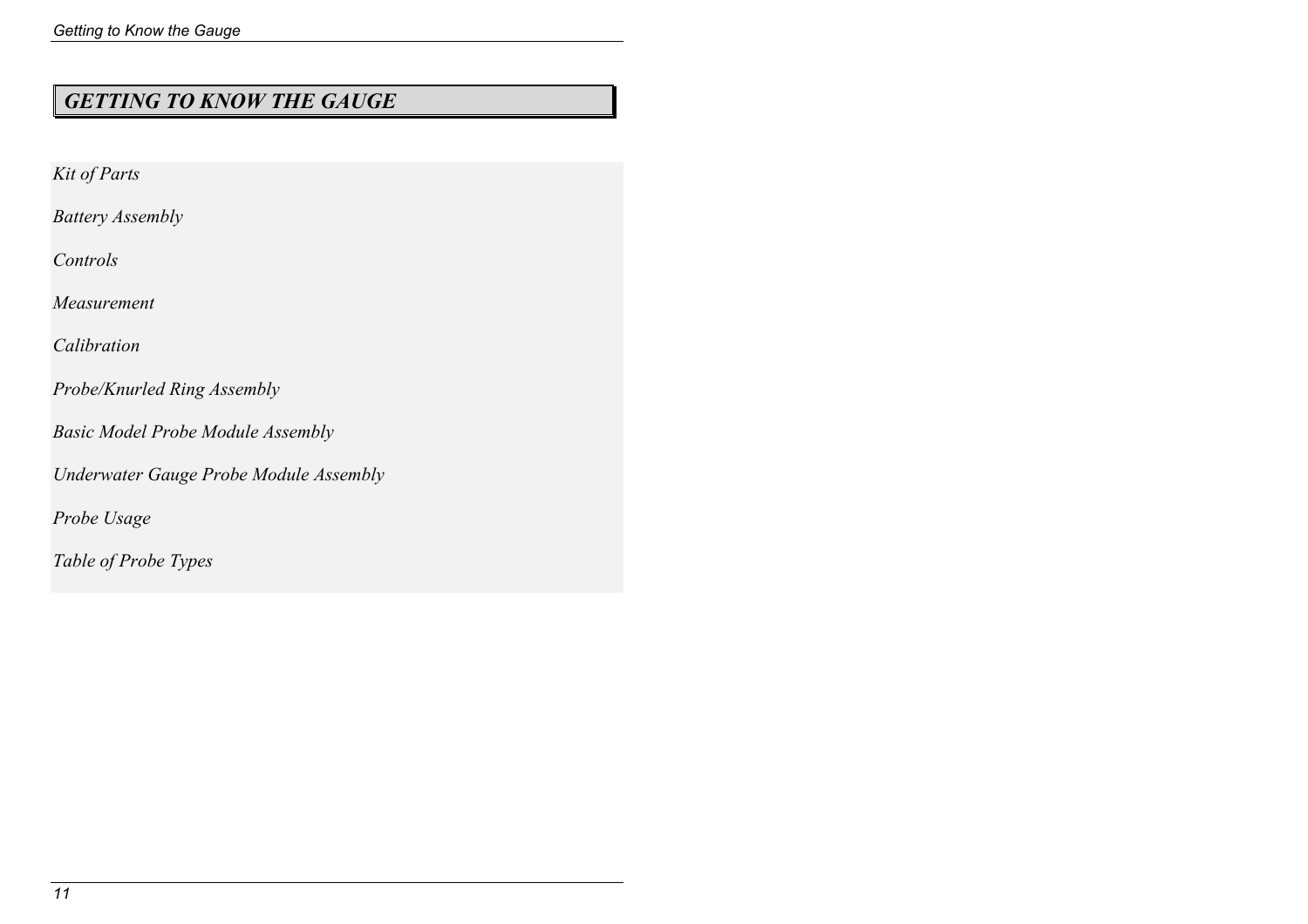# *CYGNUS 1 BASIC MODEL – KIT OF PARTS*

- <span id="page-10-0"></span>1. Instrument Body<br>2. Battery Module &
- 2. Battery Module & Insert Plate<br>3. Heavy Duty Remote Probe
- Heavy Duty Remote Probe
- 4. AA-cell Batteries
- 5. Bottle of Couplant
- 6. Bottle of Membrane Oil
- 7. Membranes
- 8. O-Rings
- 9. Nose Cone Torque Bar
- 10. Calibration Jumper Lead
- 
- 11. Locking Ring Key 12. Steel Test Block
- 13. Calibration Trim Tool



### *CYGNUS 1 UNDERWATER – KIT OF PARTS*

- 1. Instrument Body<br>2. Battery Module
- <span id="page-10-1"></span>**Battery Module**
- 3. Heavy Duty Remote Probe<br>4. Battery Charger
- 
- 4. Battery Charger 5. Fixed Head Probe
- 6. Bottle of Membrane Oil
- 7. Membranes
- 8. O-Ring Type A-D
- 9. Nose Cone Torque Bar
- 10. Calibration Jumper Lead
- 11. Locking Ring Key
- 12. Steel Test Block
- 13. Calibration Trim Tool
- 14. Molykote
- 15. Lanyard
- 

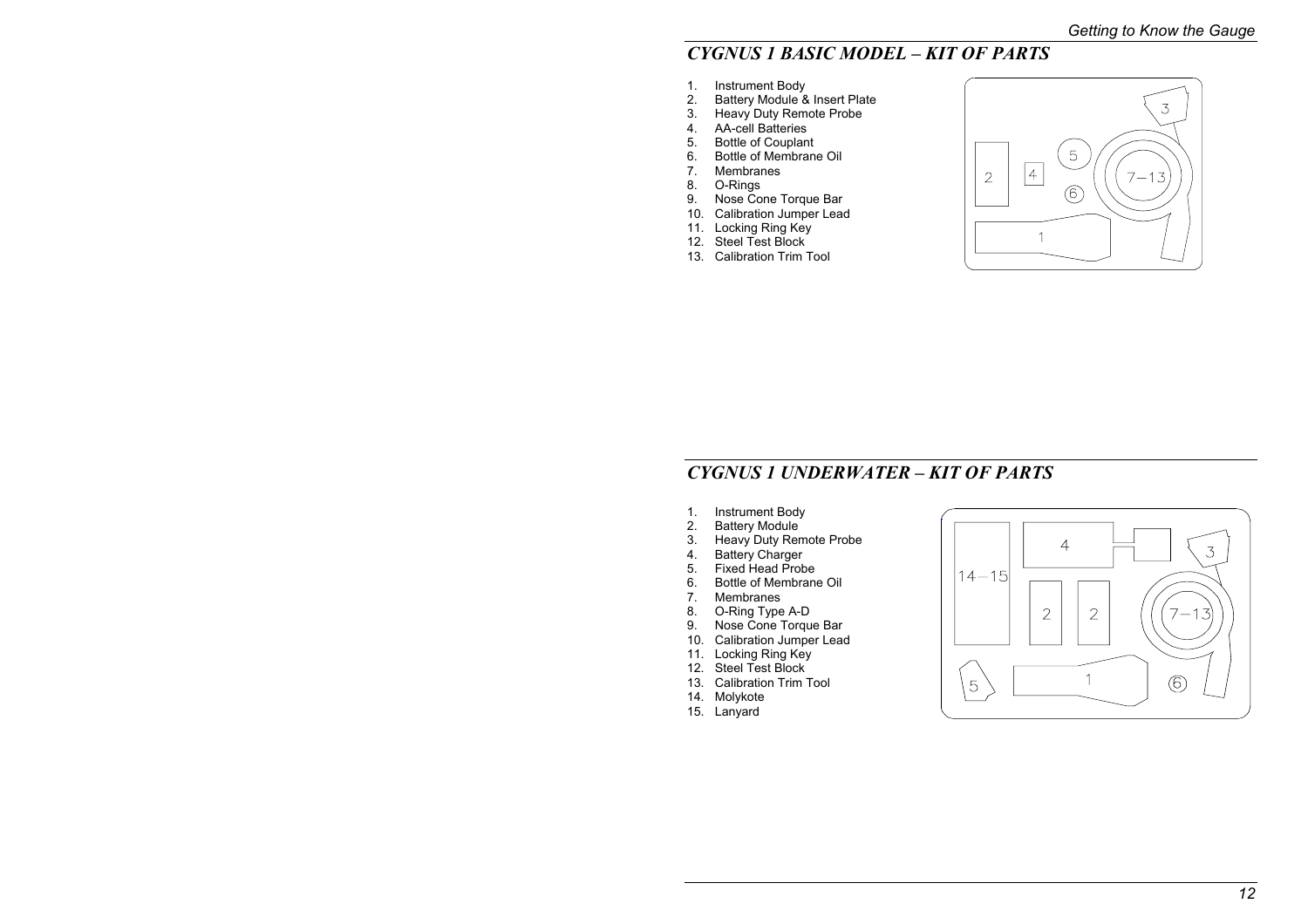### *Getting to Know the Gauge*

### <span id="page-11-0"></span>*BASIC MODEL BATTERY ASSEMBLY*

U *Always unscrew the Battery Module if the Gauge is going to be left unused for more than a few days*

The *Cygnus 1 Basic Model* uses three AA-size disposable Alkaline batteries which will give in excess of 16 hours continuous switched-on time.

- L *Rechargeable Nickel-Cadmium (NiCad) or Nickel Metal Hydride (NiMH) batteries may be used, but operation time will be reduced.*
- $\blacktriangleright$  Insert three AA-cells into the battery-holder before placing it into the Battery-module, taking care that the  $\pm$  end (raised pip) of each cell lines up with the  $\pm$  position in the battery-holder.
- $\blacktriangleright$  Before fitting the Battery-module onto the instrument, check that the O-Ring is properly located in its groove at the base of the instrument body *See diagram on page [19.](#page-17-0)*
- $\blacktriangleright$ Screw on the Battery-module until hand-tight : *do not overtighten*

### <span id="page-11-1"></span>*UNDERWATER GAUGE BATTERY ASSEMBLY*

- U *Always unscrew the Battery Module if the Gauge is going to be left unused for more than a few days*
- L Rechargeable Batteries are supplied *uncharged* and should be given a full charge before using the Gauge - see *Battery-Charging Procedure* on page [29.](#page-27-1)
- $\blacktriangleright$  Before fitting a Battery-module to the instrument, fit two new *O-Rings* type *C* and *D* to the instrument body : *C* is fitted first and should be placed beyond the threaded area - *D* follows and is fitted before the thread.*See diagram on page [20.](#page-18-0)*
- $\blacktriangleright$  Check that the O-Rings are properly located and that there is a light coating of Dow Corning *Molykote*.
- $\blacktriangleright$ Screw on the Battery-module until hand-tight : *do not overtighten*
- U *All O-Rings should be discarded after each dive a diagram of O-Ring locations can be found on page [20.](#page-18-0)*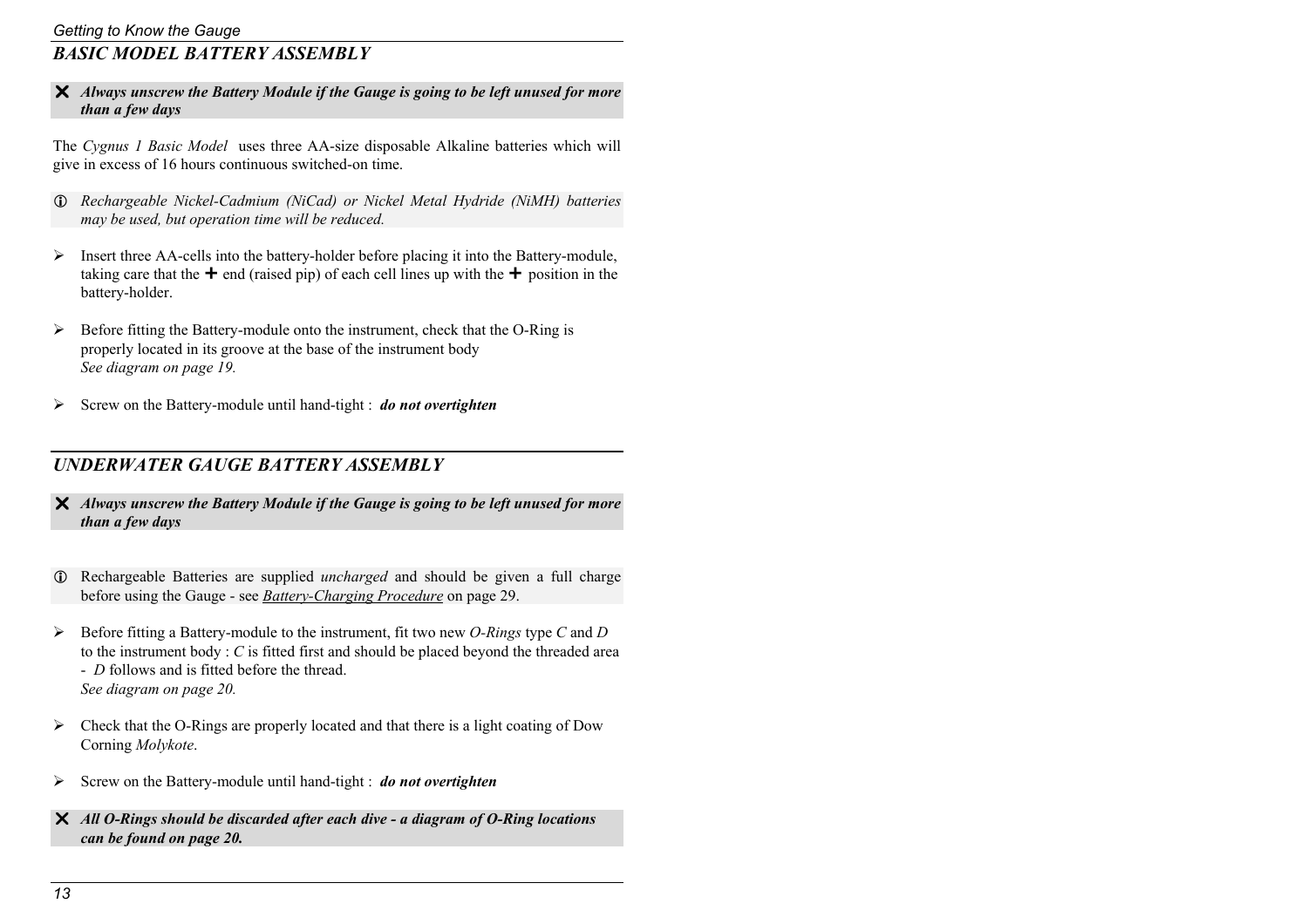# *CONTROLS*

*The Cygnus 1Gauge is designed for ease of operation and has only three controls :* 

- ¾ *ON/OFF Switch* on the outside of the instrument
- ¾ *Calibration Trim-screw* on the inner face of the instrument
- ¾ *Selector Button* on the inner face of the instrument

<span id="page-12-0"></span>

#### *Switching the instrument on*

To switch the instrument on push and release the *ON/OFF Switch* :

- ¾ all digits illuminate '**8.8.8.8.** ' showing that self-test has been performed and the instrument has been activated.
- $\triangleright$  the symbol '**bAtt'** is briefly displayed as the battery is tested
- $\triangleright$  the current Calibration setting of the instrument is briefly displayed *Sound Velocity : shown in the same units that the instrument is currently set for*

*The Gauge is now ready to take measurements– the display will show a decimal point, and a single flashing bar :*

- ¾ *In Metric mode the display will show* ONE *or* TWO *digits after the decimal point*
- ¾ *In Imperial mode there will be* THREE *digits after the decimal point.*

#### *Switching the instrument off*

The instrument can be turned off in one of three ways :

- Ö *Manually* : press and release the Switch the message '**Shutoff** ' will scroll through the display, and then the Gauge will turn itself off.
- $\Rightarrow$  *Automatically*: the Gauge will turn itself off 10 minutes after the last reading
- Ö *Low-Battery* : see *Low-Battery Warning*, page [29](#page-27-0)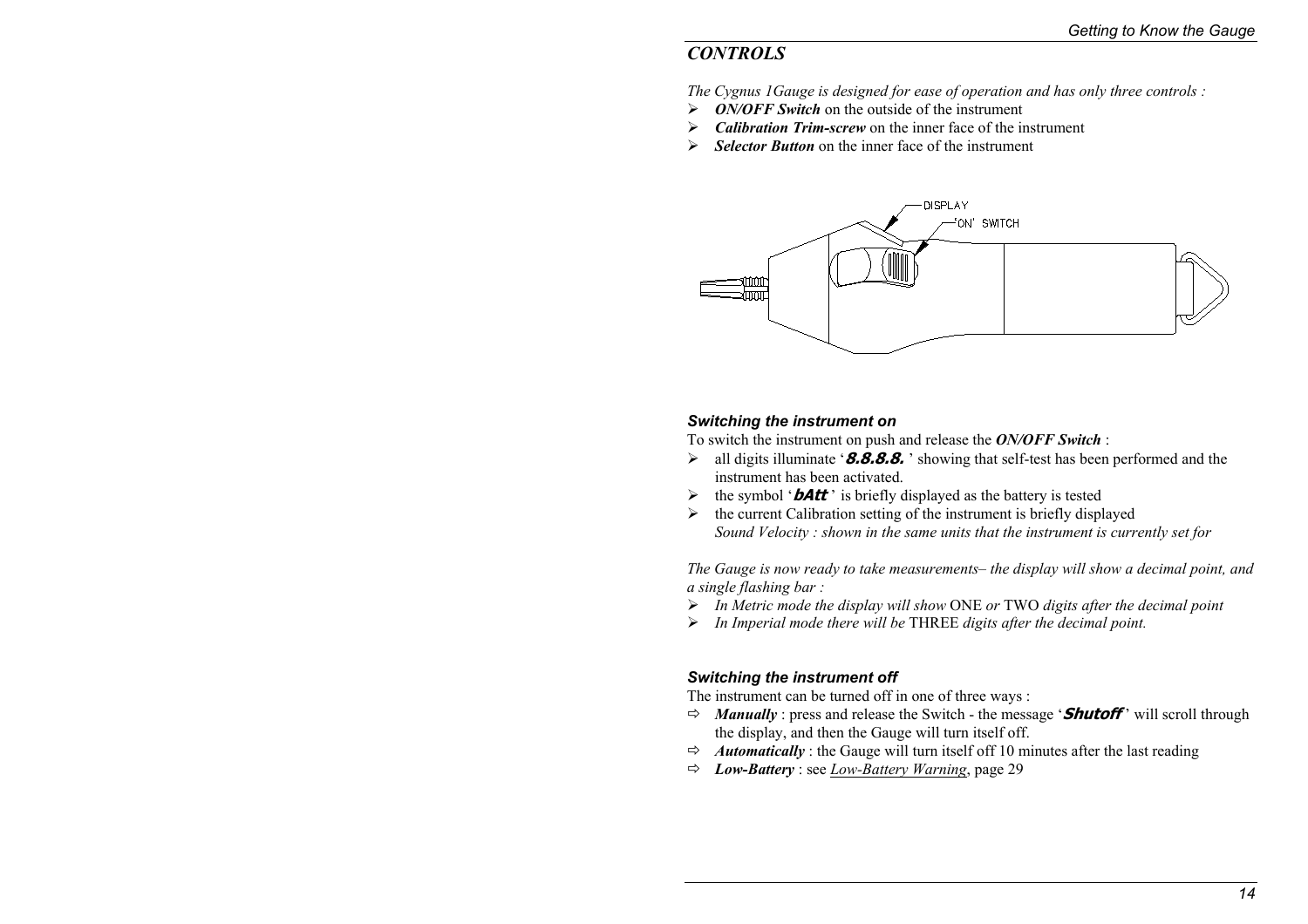

### *Calibration Trim-screw*

 This is used to calibrate the Gauge Sound Velocity setting for the material under test. See *Calibrating the Gauge*, on page [24.](#page-22-0) A *Guide to Sound Velocities* can be found on page [33.](#page-31-0)

### *Selector Button*

This is used to change four Gauge-settings :

- Ö *Probe-setting* can be preset between three Probe-types : *2.25, or 3.5, or 5 MHz*
- $\Rightarrow$  *Gain-setting* can be reduced to prevent standing readings from over-sensitive Probes
- Ö *Units-setting* can be preset between *Imperial (inch)* units, and *Metric (mm)* units
- Ö *Resolution-setting* can be switched between 0.1mm and 0.05mm [*0.005 inch and 0.002 inch*] according to preference

See *Changing Gauge-Settings*, page [25.](#page-23-0)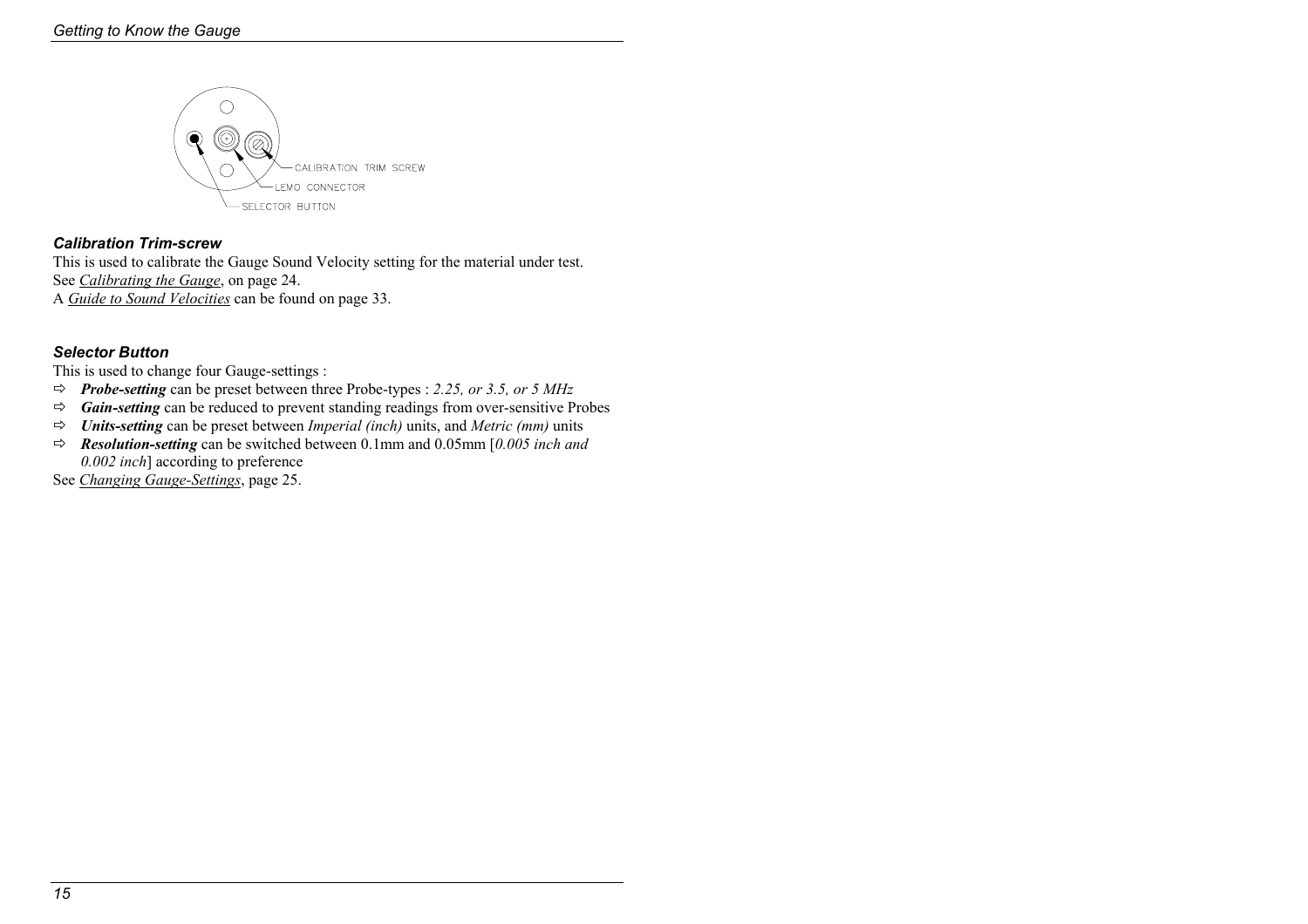### <span id="page-14-0"></span>*MEASUREMENT*

*The Cygnus 1 Gauge is designed to provide accurate, reliable readings on most types of surfaces using the Multiple-echo method described on page [8.](#page-6-0)* 

#### <span id="page-14-1"></span>*Preparing to take measurements*

- $\Rightarrow$  *When measuring underwater*: there is no need to use a couplant the water itself is a good couplant
- $\Rightarrow$  *When measuring in air* : always use a couplant to enable ultrasound to enter the test material.
	- *Water, oil or gel are all suitable couplants, depending on application and preference.*
- $\Rightarrow$  Ensure that the Probe is correctly fitted with a membrane, and with membrane oil correctly applied. See *Probe / Knurled-Ring Assembly*, page [18](#page-16-0)
- $\Rightarrow$  Remove all scale, calciferous marine growth, dirt or loose coating and brush or scrape the test area clean.
- $\Rightarrow$  Protective coatings such as paint or epoxy resin need not be removed, provided that their adherence is good.
- $\Rightarrow$  Place the Probe-face on the clean, lubricated test surface and make firm contact.

### *Echo-Strength meter*

*When there is difficulty in obtaining a measurement the Gauge aids the operator by displaying flashing bars as an indication of signal strength and coupling :*

- $\triangleright$  one flashing bar only
- : no echoes are being returned  $: 1$  echo only is being returned
- $\triangleright$  one bar + one flashing  $\triangleright$  two bars + one flashing
- $: 2$  echoes only are being returned
- $\triangleright$  three bars + one flashing
- $\therefore$  3 echoes are being returned but are not matching to give a valid *multiple-echo measurement*

*While the display is showing these indicators the operator should continue to move the Probe around to locate a reflector, using a slight rocking movement.*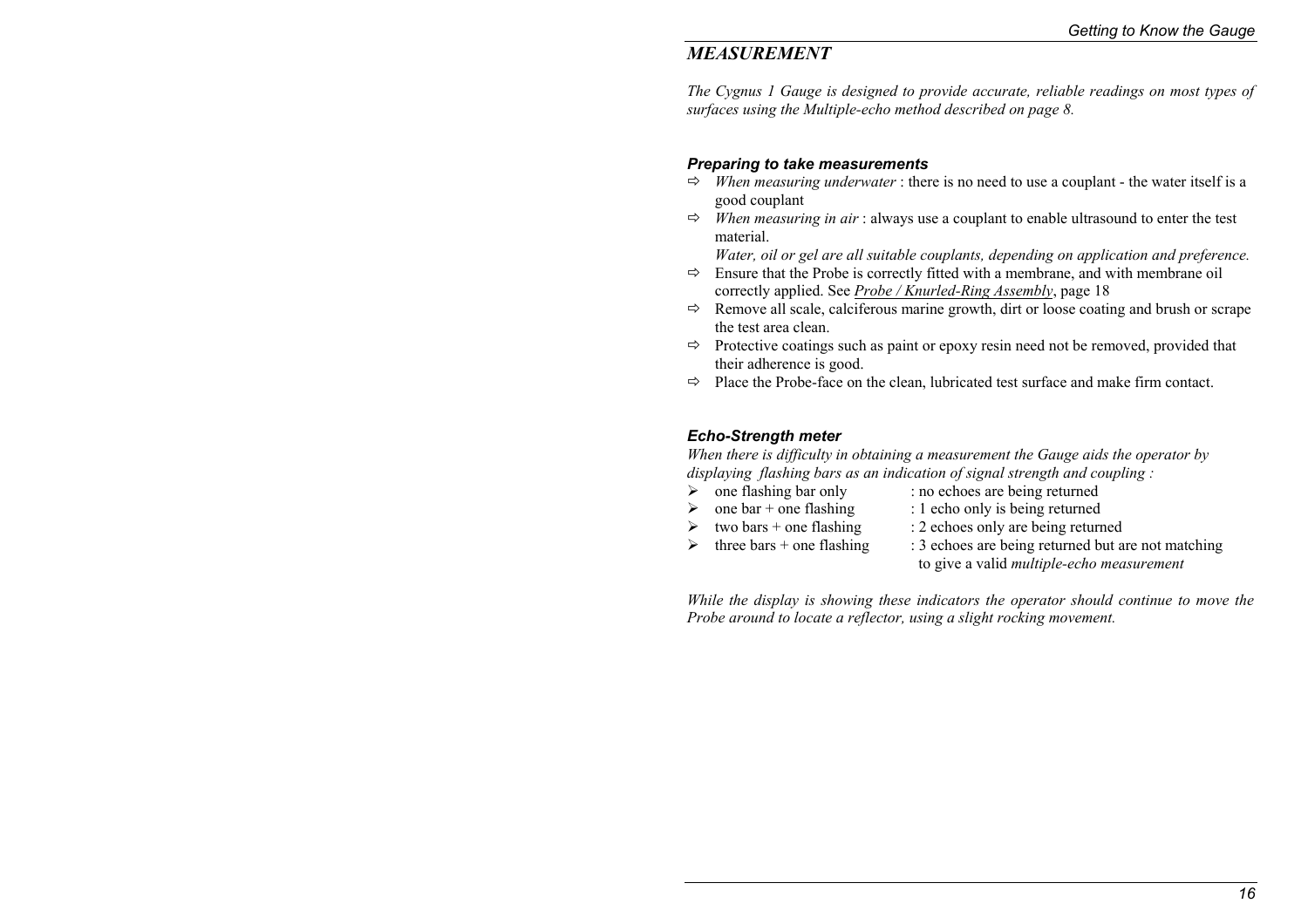### <span id="page-15-0"></span>*Getting to Know the Gauge CALIBRATION*

*Calibration adjusts the Gauge Sound Velocity setting for the material under test.*  See *Calibrating the Gauge,* on page [24](#page-22-0) A *Guide to Sound Velocities* can be found on page [33](#page-31-0)

- $\triangleright$  Cygnus Gauges are always delivered calibrated for Steel. *The Calibration is stable and there is no warm-up time.*
- $\blacktriangleright$  There is no zero-adjustment since the multiple-echo technique zeros automatically – the timing starts when the first echo is received.
- $\blacktriangleright$  There is no '*ranging in*' since the straight beam path of the single-crystal Probe ensures that the timing is related to the thickness – the linearity is perfect.
- ¾ *Calibration is vital* : whenever a reading is suspect, check that the test material is the same as the one for which the instrument has been calibrated.
- $\blacktriangleright$  Some castings have unreliable sound velocity values - allow for greater inaccuracies. *Many castings are also difficult to penetrate with high frequencies, making it difficult to obtain three echoes : the larger the Probe the better*.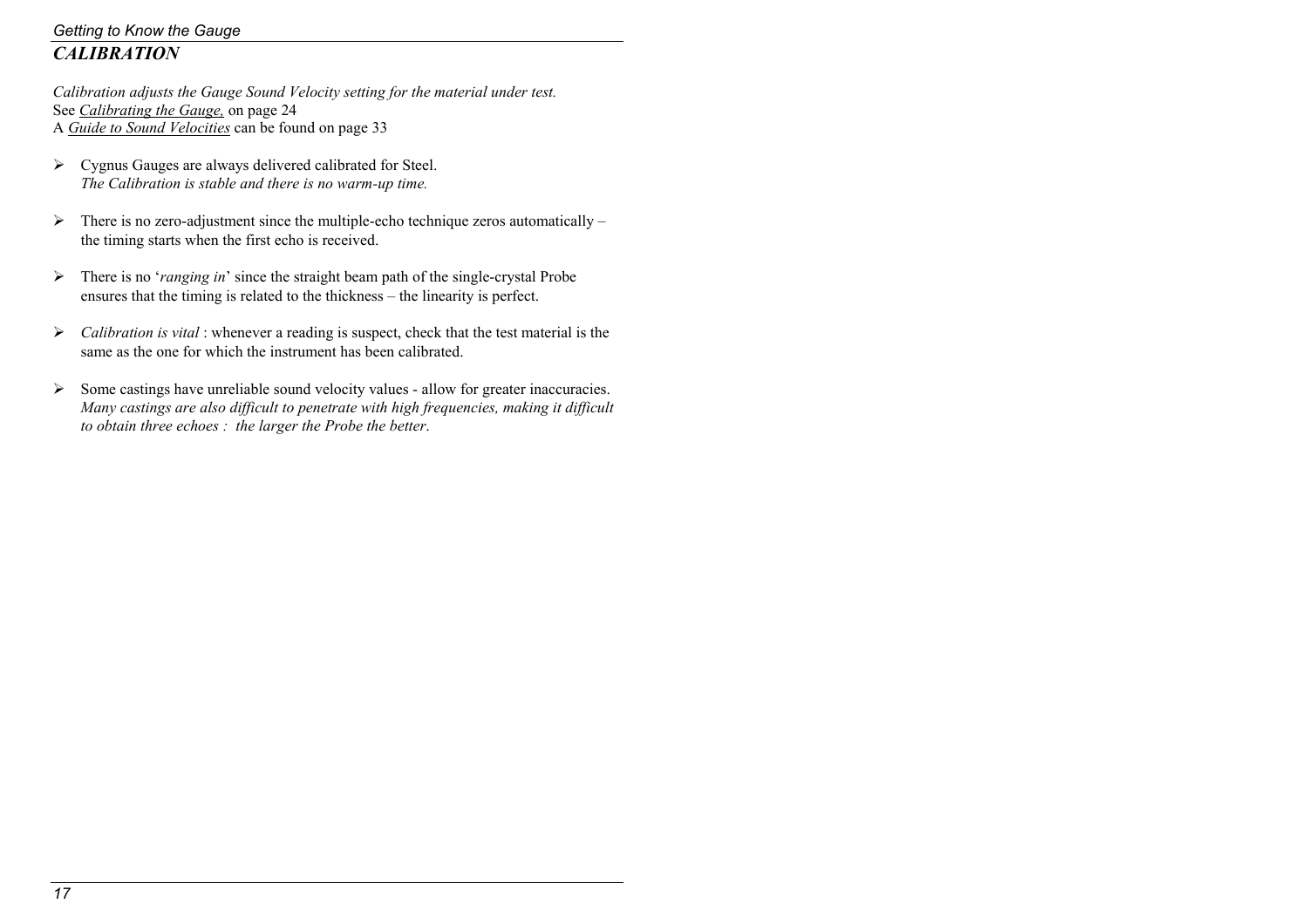### <span id="page-16-0"></span>*PROBE/KNURLED RING ASSEMBLY*

#### *Use of the Membrane*

- ¾ *The polyurethane membrane covering the Probe-face provides better contact on rough surfaces and protects the Probe-face from damage.*
- ¾ *To avoid excessive wear of the membrane, do not use pressure nor 'screw' the Probe when trying to obtain readings on rough surfaces - a light touch is normally sufficient*
- ¾ *Check the membrane regularly and renew when it becomes worn.*



#### *Replacing the Membrane in the Knurled-ring*

- $\Rightarrow$  To replace the membrane unscrew the Knurled-ring from the end of the Probe. The membrane is held in place by a locking-ring.
- $\Rightarrow$  Unscrew the locking-ring using the locking-ring key provided
- $\Rightarrow$  Remove the old membrane and clean the locating groove in the knurled ring before fitting a new membrane
- $\Rightarrow$  Replace the locking-ring and screw up tight, checking that the membrane is properly located.

#### *Refitting the membrane*

- U *There must always be a thin film of non-mineral oil such as glycerine or liquid paraffin between the membrane and the Probe-face to ensure good contact and exclude any air.*
- X *Do not overtighten the knurled ring assembly as this will affect the performance of the Probe.*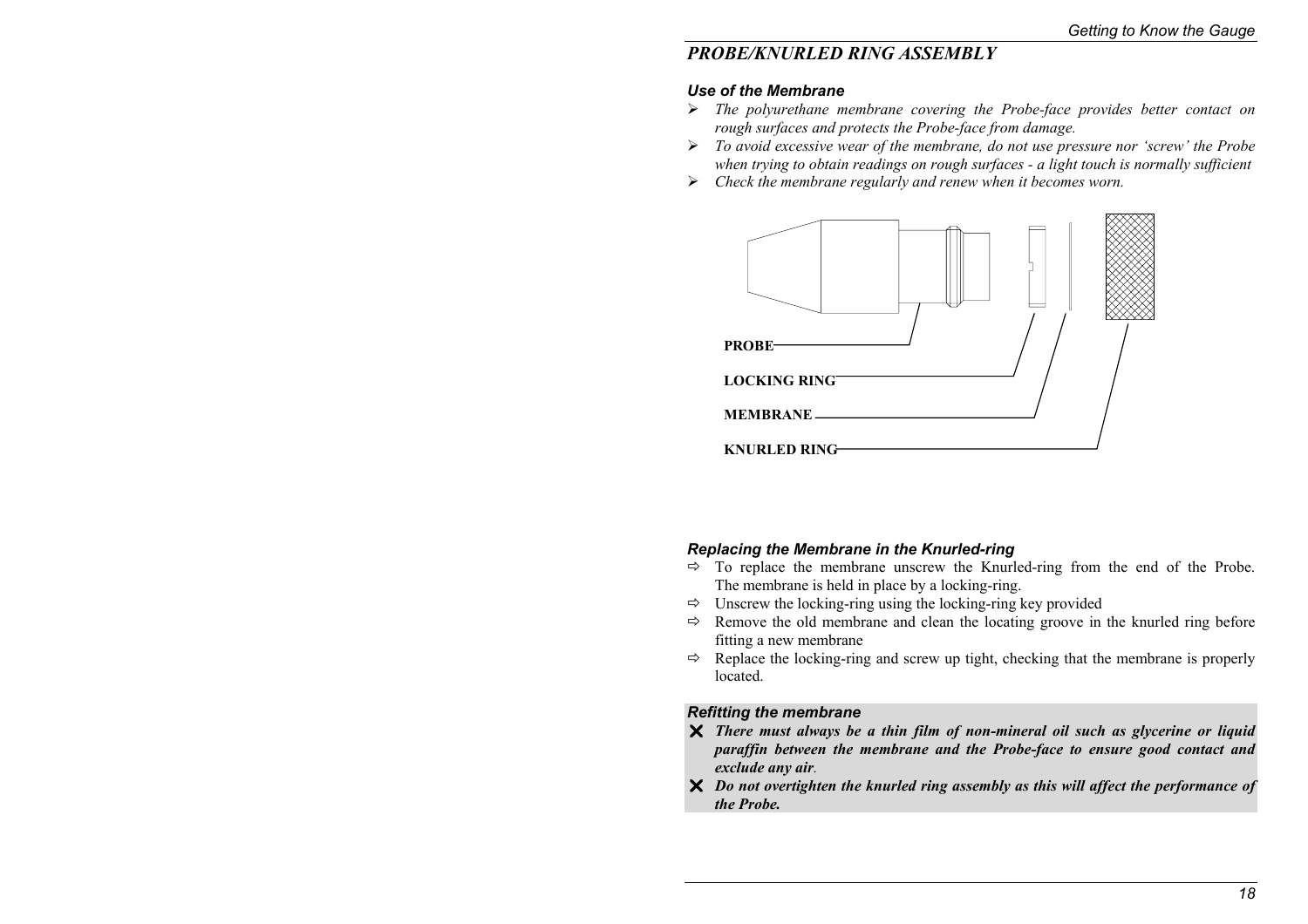### <span id="page-17-0"></span>*Getting to Know the Gauge BASIC MODEL PROBE MODULE ASSEMBLY*

Before fitting the Heavy-Duty Remote Probe check that the O-Ring type *A* is properly located in the groove within the Nose-cone housing

*See diagram of O-Ring locations below*

U *When fitting the nose cone it should be firmly hand-tightened only - the Nose-cone torque bar is only used for releasing the nose cone after use.*

L *This same procedure should be observed when fitting the Fixed-Head Probe*

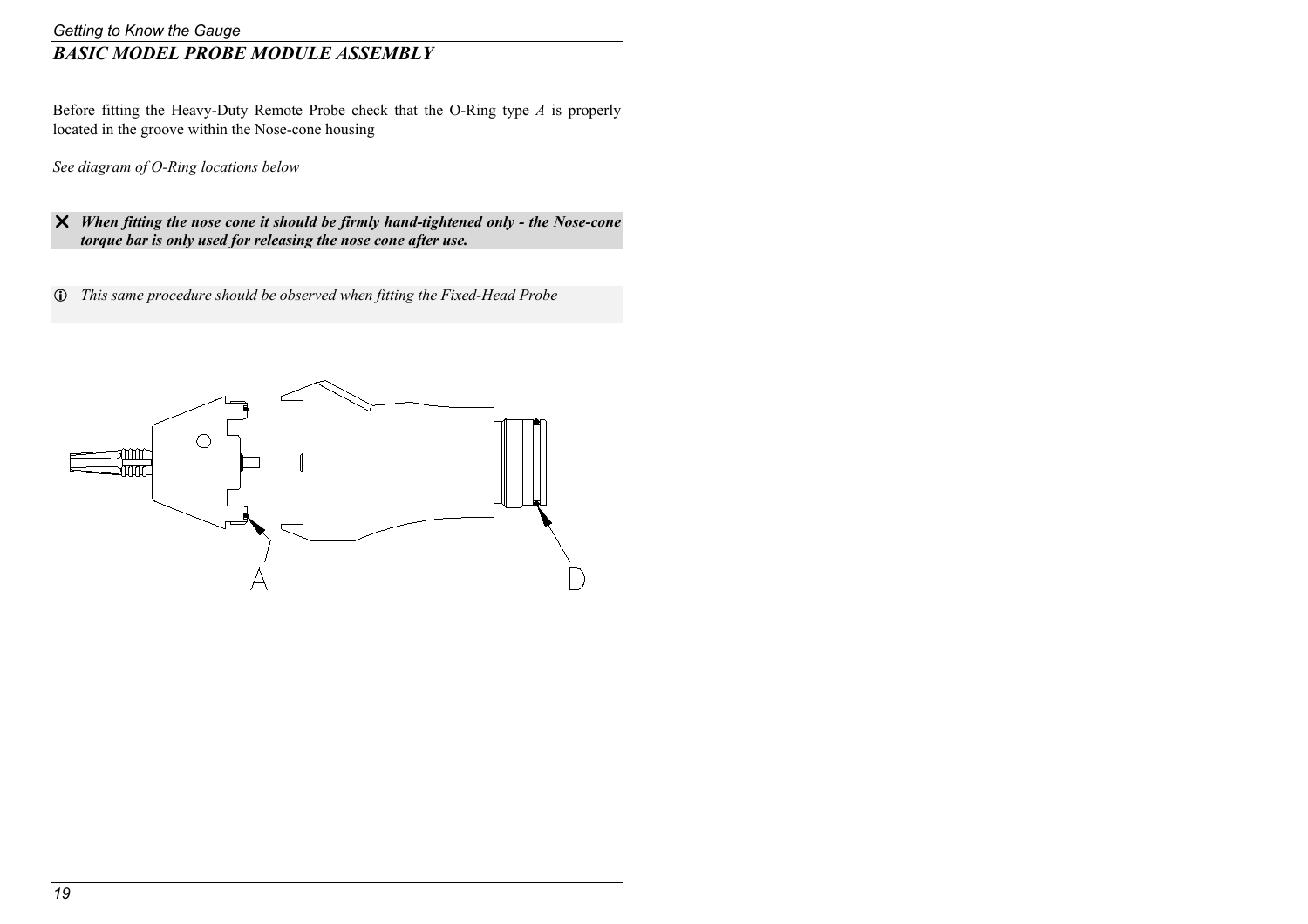# <span id="page-18-0"></span>*UNDERWATER GAUGE PROBE MODULE ASSEMBLY*

### *Fitting the Underwater Probe Module*

Before fitting the Underwater Probe take the two *O-Rings* type *A* and *B* :

- $\triangleright$  *A* is fitted into the O-Ring groove in the Nose-cone housing
- $\triangleright$  *B* is to be fitted in the O-Ring groove at the front of the instrument See diagram of O-Ring locations below.
- $\Rightarrow$  Check that the O-Rings are properly located and that there is a light coating of Dow Corning *Molykote*.
- $\Rightarrow$  Screw onto the instrument body, hand tight. *Do not use the Nose-cone torque bar to tighten*.
- $\Rightarrow$  Use the torque bar to undo the Nose-cone after a dive : all O-Rings should be discarded after each dive.



*Important notes on assembly of the Underwater Gauge:*

- U *The rule of changing all four O-Rings after every dive must be observed see Care of the Cygnus 1 Underwater Gauge section on page [38.](#page-36-0)*
- U *It is important to note that it will not be necessary to stretch or force the O-Rings into their locations.*
- U *All such parts are designed to ensure a good water tight fit : incorrect fitting will result in the instrument leaking.*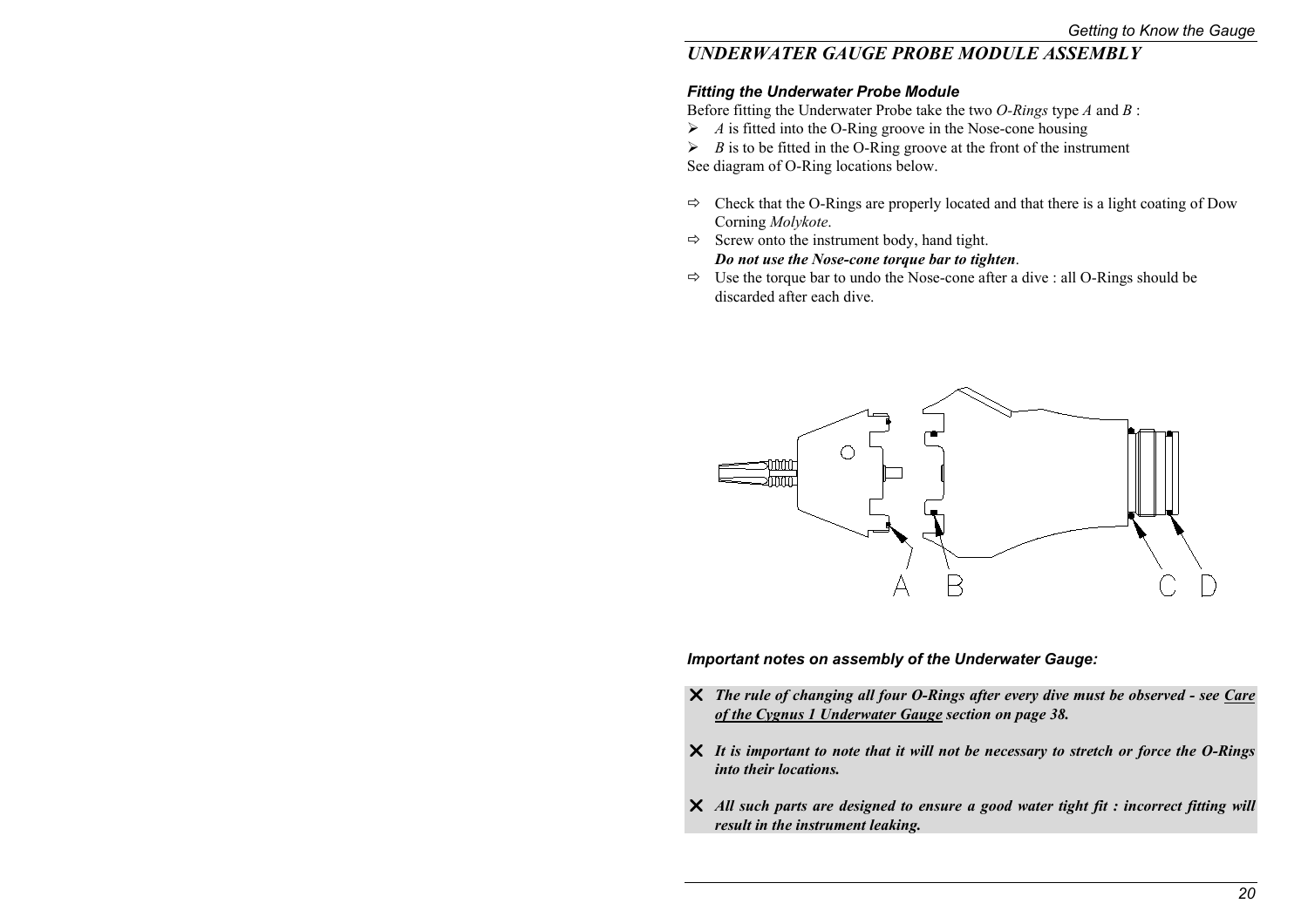### *Getting to Know the Gauge*

# <span id="page-19-0"></span>*PROBE USAGE*

X When a Probe of different Frequency is used it is essential that the Gauge Probe*setting is changed accordingly. See Changing the Probe-Setting, page [26](#page-24-0)*

#### *Probe face colour*

*Cygnus 1 Gauges* should only be used with soft-face Probes, as supplied by Cygnus.

The colour of the Probe face indicates the Probe frequency See *Table of Probe Types*, page [22](#page-20-0)

#### *Probe Selection*

Apart from the physical limitations of the Probe size, the diameter of the crystal affects the probe performance :

- $\triangleright$  Larger diameter crystals produce more energy, which in turn gives better penetration.
- $\triangleright$  Smaller diameter crystals produce a narrower beam, which is a distinct advantage when looking for small reflectors - they are particularly useful on tubes of small diameter

### *Using Probes at high temperature*

Heat can damage the Probe crystal - in Cygnus Probes the crystal is very near to the face. *The higher the temperature of the test material and the longer the contact with the Probe, the greater the likelihood of eventual damage to the crystal.*

- $\triangleright$  *At temperatures above normal, ie : above 75<sup>o</sup>C (170<sup>o</sup>F), always avoid prolonged contact.*
- $\triangleright$  *Teflon (PTFE) membranes are available for measurements up to 150 °C (318 °F).*
- $\blacktriangleright$  *Thin oil couplants evaporate rapidly at high temperature – high melting-point grease is more suitable in such cases.*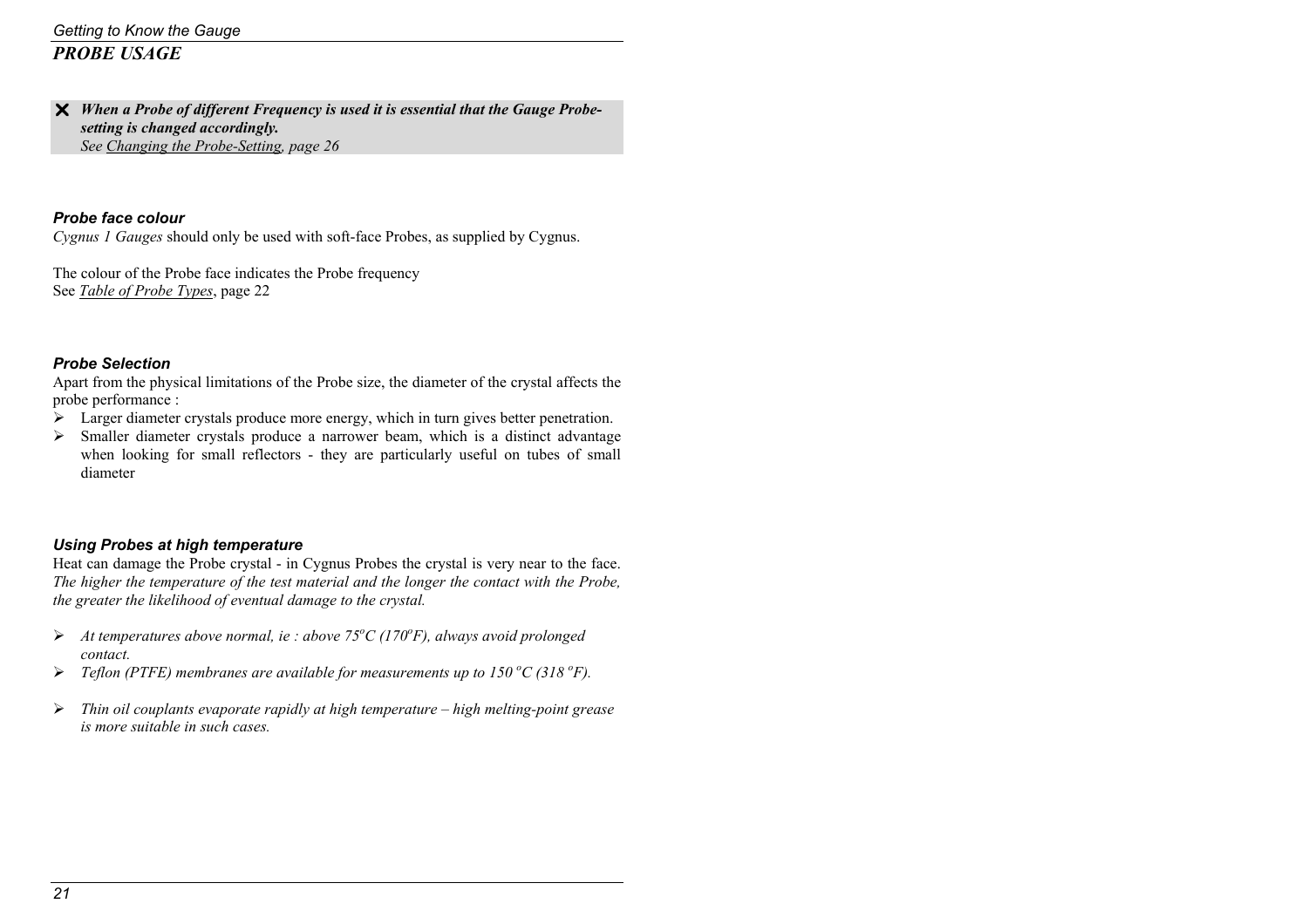# <span id="page-20-0"></span>*TABLE OF PROBE TYPES*

| <b>CRYSTAL</b><br><b>DIAMETER</b>     | <b>FREQUENCY</b>                  | <b>MEASUREMENT</b><br><b>RANGE</b> | <b>APPLICATION</b>                                                                                                                                                                                                                                             |
|---------------------------------------|-----------------------------------|------------------------------------|----------------------------------------------------------------------------------------------------------------------------------------------------------------------------------------------------------------------------------------------------------------|
| $13 \text{ mm}$<br>$\frac{1}{2}$ inch | $2\%$ MHz<br>Red face             | $3.0 - 250$ mm<br>$0.12 - 10$ inch | This is the standard probe -<br>suitable for most applications                                                                                                                                                                                                 |
| $19 \text{ mm}$<br>$\frac{3}{4}$ inch | $2\%$ MHz<br>Red face             | $3.0 - 250$ mm<br>$0.12 - 10$ inch | Use with castings and other<br>attenuative materials if the<br>13mm probe is inadequate -<br>the larger diameter gives<br>greater penetration power on<br>badly corroded or heavily<br>coated steel. Some metallic<br>coatings are also highly<br>attenuative. |
| $13 \text{ mm}$<br>$\frac{1}{2}$ inch | $3\frac{1}{2}$ MHz<br>Orange face | $2.0 - 150$ mm<br>$0.08 - 6$ inch  | Suitable for measurement on<br>thinner sections where<br>surfaces are relatively rough                                                                                                                                                                         |
| $6 \text{ mm}$<br>$\frac{1}{4}$ inch  | 5 MHz<br><b>Black face</b>        | $1.0 - 50$ mm<br>$0.04 - 2$ inch   | The higher frequency and<br>narrower beam makes this<br>Probe ideal for measuring<br>small-bore tubing, thin section<br>plate and other areas where<br>access is limited.                                                                                      |
| $13 \text{ mm}$<br>$\frac{1}{2}$ inch | 5 MHz<br><b>Black face</b>        | $1.0 - 50$ mm<br>$0.04 - 2$ inch   | Ideal for thin sections without<br>heavy corrosion                                                                                                                                                                                                             |

L *Use the face colour to determine the frequency of the probe in use*

U *Important : always ensure that the Gauge is set for the actual Probe in use see Changing the Probe-Setting, page [26](#page-24-0)*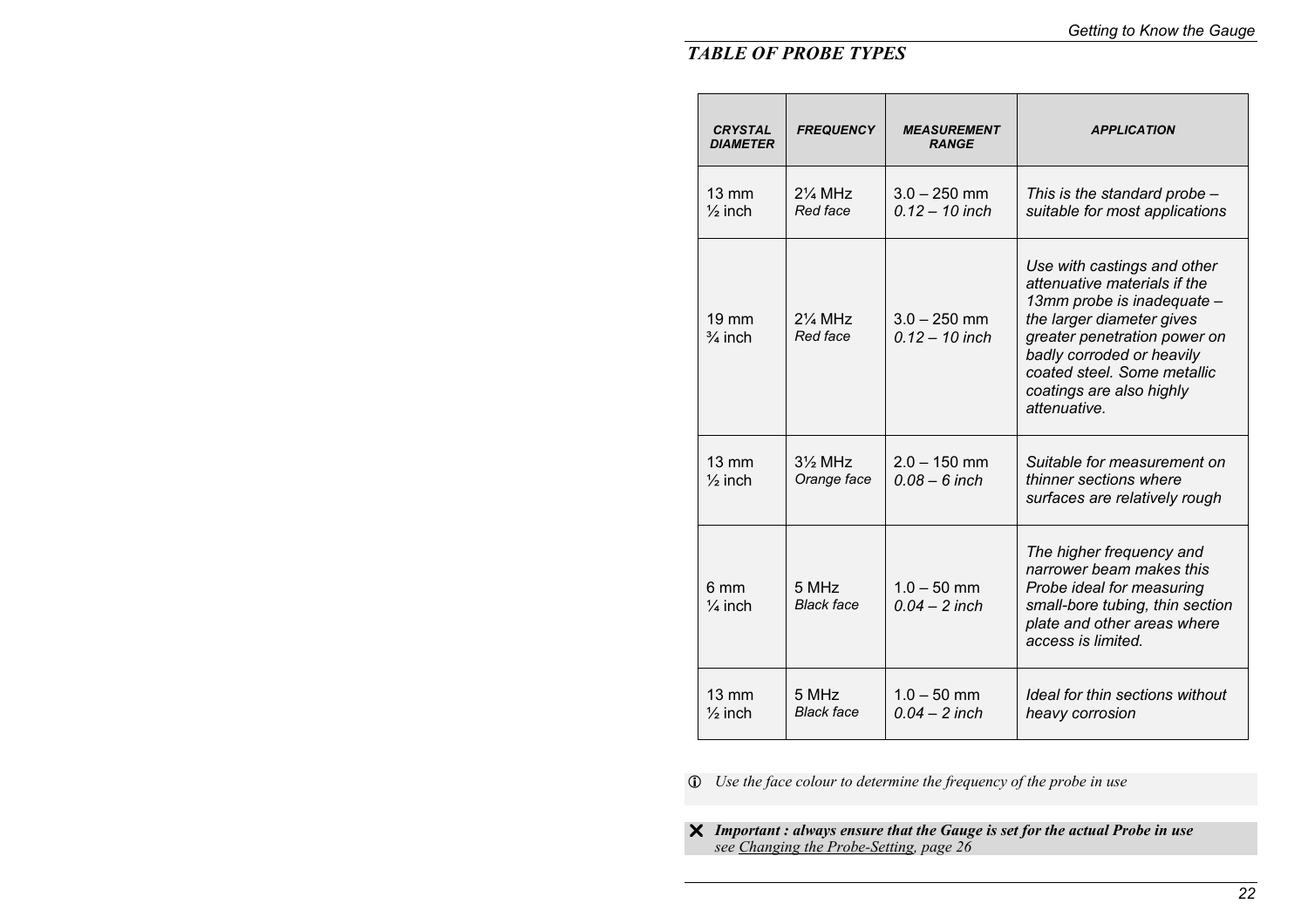# <span id="page-21-0"></span>*WORKING WITH THE GAUGE*

*Calibrating the Gauge*

*Changing Gauge-Settings*

*Changing the Probe-Setting*

*Changing the Gain-Setting*

*Changing the Units-Setting*

*Changing the Resolution-Setting*

*Low-Battery Warning*

*Battery-Charging Procedure*

*Troubleshooting*

*General Points on Thickness Gauging*

*The Five-Point Check*

*A Guide to Sound Velocities*

*Table of Sound Velocities*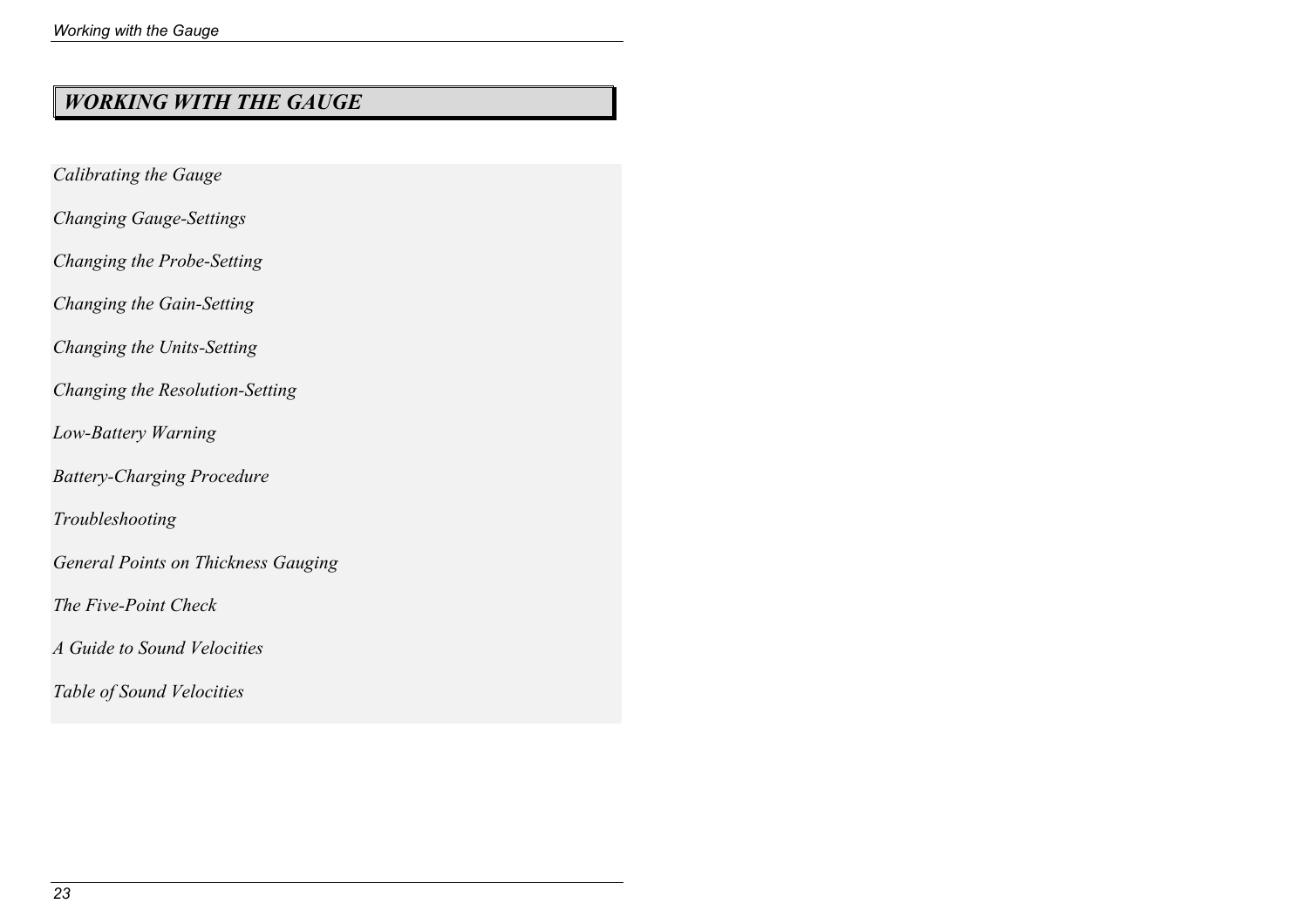# <span id="page-22-0"></span>*CALIBRATING THE GAUGE*

- ¾ *Calibration on a Test Sample : if possible the Gauge should always be calibrated on the actual material under test or on a measured test sample of the same material*
- ¾ *Calibration by Sound Velocity : if there is no test sample available the Gauge can be calibrated by setting the value of Sound Velocity directly*
- ¾ *A third method is to leave the Gauge set to its factory-preset value for Steel [5920 m/s or 0.2332 in/us], and then use a Conversion Factor : see page [33](#page-31-0)*

#### *Setting-up for Calibration*

Unscrew the Battery-module, and then connect to the Gauge using the *Calibration Jumper-lead* supplied.

#### *Calibration on a Test Sample*

 $\Rightarrow$  Turn the Gauge on as normal, and place the Probe on the measured test sample. *The Calibration trim-screw is located on the inner face of the instrument body as illustrated on page [25 :](#page-23-0)* 

 $\Rightarrow$  using the Calibration trim-tool, turn the trim-screw until the correct reading is displayed : *the Gauge is now Calibrated*

### *Calibration by Sound Velocity*

- $\Rightarrow$  Do not turn the Gauge on as normal instead, *press and hold* the ON-switch until the display shows the current setting of Sound Velocity, then release the switch : *The display will now continuously flash the Sound Velocity value.*
- $\Rightarrow$  Turn the Calibration trim-screw until the desired Sound Velocity is displayed.
- $\Rightarrow$  Now press and release the ON-switch again : Calibration is complete, and the Gauge now returns to normal measurement mode.
- L *Sound Velocity is displayed in the same units as the Gauge is currently preset for. For example - if the Gauge is calibrated for Steel [5920 m/s or 0.2332 in/us] :*
- ¾ *the display will flash '***5920** ' *if the Gauge is preset for Metric units*
- ¾ *the display will flash '***2332** ' *if the Gauge is preset for Imperial units*
- *See Table of Sound Velocities, page [34.](#page-32-0)*
- L *Cygnus 1 Gauge has a Sound Velocity range of 2000 m/s to 7000 m/s when preset for Metric units, and 0.0800 in/us to 0.2782 in/us when preset for Imperial units.*

### *When Calibration is complete*

Turn the Gauge off and remove the Calibration Jumper-lead, then screw the Batterymodule back onto the Gauge.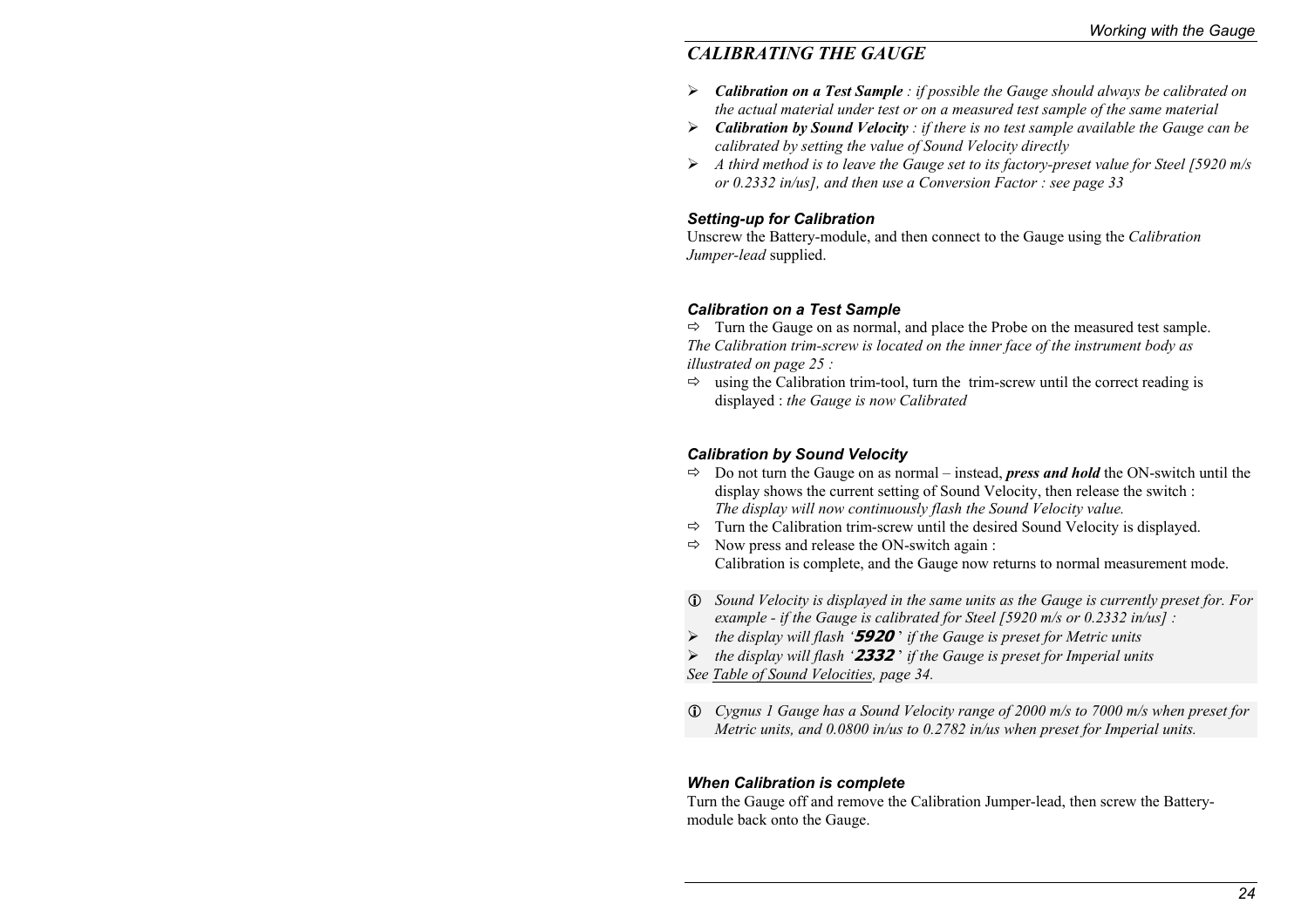#### *Working with the Gauge*

# <span id="page-23-0"></span>*CHANGING GAUGE-SETTINGS*

*Settings for Probe-Frequency, Probe-Gain, Measurement-Units, and Measurement-Resolution can be changed by the User, using the Selector-Button and the ON/OFF Switch.*

*The Selector-Button is located on the inner face of the instrument body :*



### *Preparing the Gauge to change Gauge-settings*

- Ö Unscrew the Battery-module, and then connect it to the Gauge using the *Calibration Jumper-lead* supplied
- Ö Turn the Gauge on using the *ON/OFF Switch*
	- $\blacktriangleright$ The Gauge is now in *Measurement* mode, as normal

### *Stepping through the Settings-menu*

*Keep pressing the Selector-Button until the setting you want to change appears flashing on the display :*

- Ö Press the *Selector-Button* once
	- $\blacktriangleright$  The Gauge is now in *Probe-Setting* mode with the display flashing '**Prob**' and the current Probe-selection
- Ö Press the *Selector-Button* a second time
	- $\blacktriangleright$  The Gauge is now in *Gain-Setting* mode with the display flashing '**GAin'** and the current Gain-value
- Ö Press the *Selector-Button* a third time
	- $\blacktriangleright$  The Gauge is now in *Units-Setting* mode with the display flashing '**Unit'** and the current Units-setting
- Ö Press the *Selector-Button* a fourth time
	- $\blacktriangleright$  The Gauge is now in *Resolution-Setting* mode with the display flashing '**rES**' and the current Resolution-setting
- Ö If you press the *Selector-Button* once more
	- $\blacktriangleright$  The Gauge will now return to *Measurement* mode with all of the Gauge-settings unchanged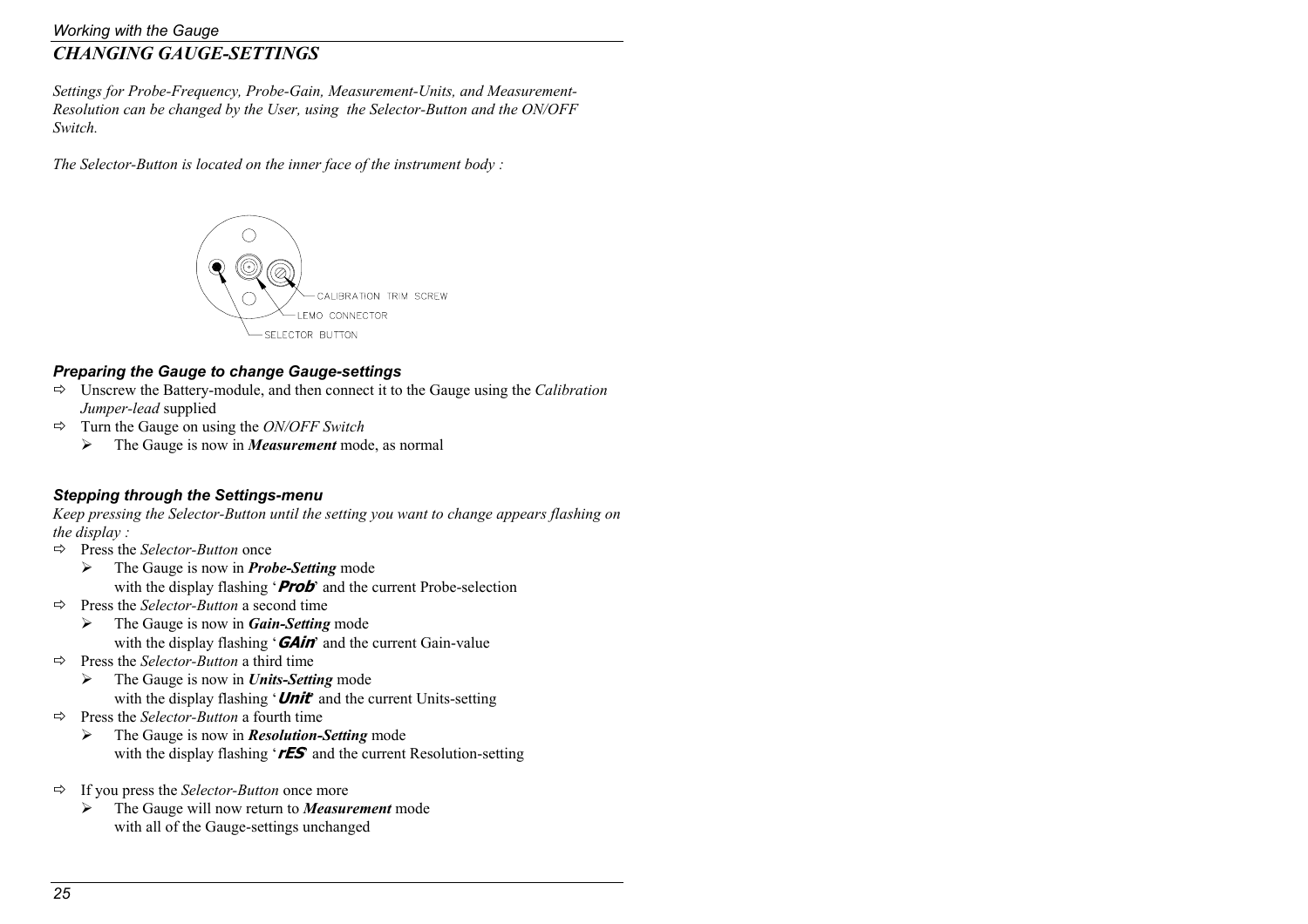#### *Changing the selected value*

 *When the setting you want to change is flashing on the display :*

- $\Rightarrow$  Keep pressing the *ON/OFF Switch* until the new value you want for this setting appears on the display
- Ö Now press the *Selector-Button* once more
	- ¾ The Gauge will now reset and quit *Gauge-setting* mode, and then return to normal *Measurement* mode
	- ¾ *The display will now show the same sequence as seen when the Gauge is first turned-on, followed by '***Stor** *', telling you that the new setting has been stored*

#### *After changing any of the Gauge-settings*

- $\Rightarrow$  Turn the Gauge off and remove the Calibration Jumper-lead, then screw the Batterymodule back onto the Gauge.
- L *The new setting has been stored and this new setting will now be in use each time the Gauge is turned-on*

### <span id="page-24-0"></span>*CHANGING THE PROBE-SETTING*

X When a Probe of different Frequency is used it is essential that the Gauge Probe*setting is changed accordingly – if the Probe-setting does not match the Probe in use it may be difficult or impossible to obtain correct Readings* 

### *To change the Probe-frequency setting*

- $\Rightarrow$  Prepare the Gauge as described above, and then turn the Gauge on as normal
- Ö *Press and release the Selector-Button once*.
	- ¾ The Gauge is now in *Probe-setting mode* the display will now alternate between '**Prob** ' and the current Probe frequency value
	- $\triangleright$  The Probe-frequency values are displayed as :
		- $\angle$ **2.2**  $\angle$  [2.25 MHz]
		- $\bullet$  $\mathbf{3.5}$  [3.5 MHz]

 $\bullet$ 

 $\bullet$ 

- $\mathbf{F} \cdot \mathbf{5.0}$  [5 MHz]
- $\Rightarrow$  *Press and release the ON-switch* : the Probe-frequency value will now change. Keep pressing the ON-switch until the desired value is now being shown.
- Ö *When the display shows the desired Probe-frequency :* press the Selector-Button once more
	- $\triangleright$  This completes Probe-setting, and the Gauge will now reset itself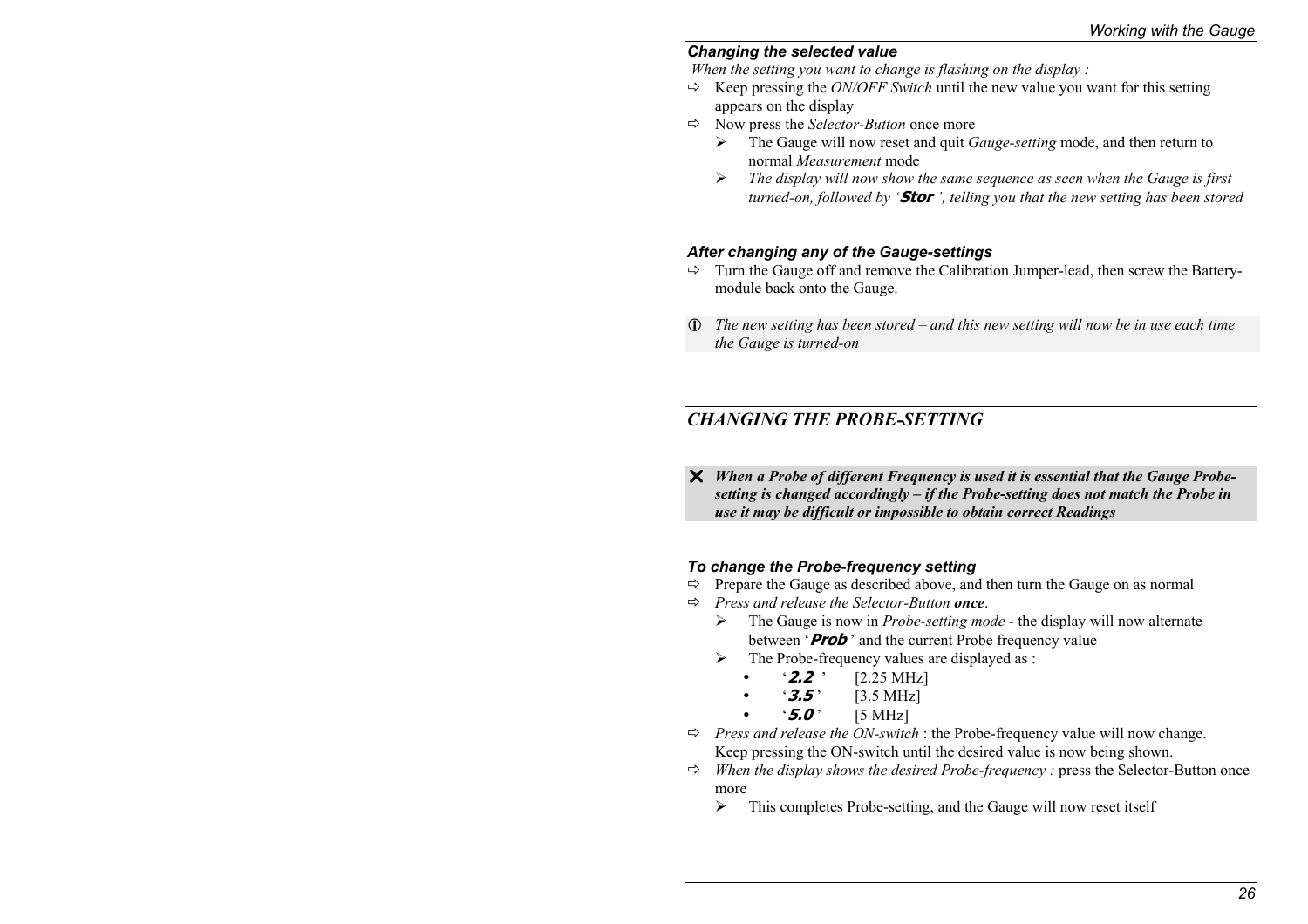#### *Working with the Gauge*

# <span id="page-25-0"></span>*CHANGING THE GAIN-SETTING*

#### X Gain-setting should not be changed unless the Gauge is being used with an over*sensitive Probe – beware, that if the Gain value is set too low, it may be difficult or impossible to obtain Readings.*

*Gain-setting allows the sensitivity of the Probe to be reduced – this is only required if an extra-sensitive Probe is used, and standing readings are being obtained : ie there are readings with a Probe connected, even though the Probe is not in contact with anything.*

*Gain-setting should always be set to the highest possible value, for maximum sensitivity and ease of obtaining measurements* 

- L Standing readings can occur if there is excess couplant on the Probe-face, or if the Probe-membrane has been overtightened.
- L The Cygnus 1 Gauge is always supplied with the Gain set correctly for the Probe supplied with the Gauge

### *To change the Gain-setting*

- $\Rightarrow$  Prepare the Gauge as described above, and then turn the Gauge on as normal
- Ö *Press and release the Selector-Button twice*.
	- ¾ The Gauge is now in *Gain-setting mode* the display will now alternate between *GAIn* and the current Gain value.
	- $\triangleright$  The Gain value can be set between 1 [low sensitivity] and 12 [high sensitivity]
- $\Rightarrow$  *Press and release the ON-switch* : the Gain value will now change. Keep pressing the ON-switch until the desired value is now being shown.
- Ö *When the display shows the desired Gain-value :* press the Selector button once more
	- ¾ This completes Gain-setting, and the Gauge will now reset itself.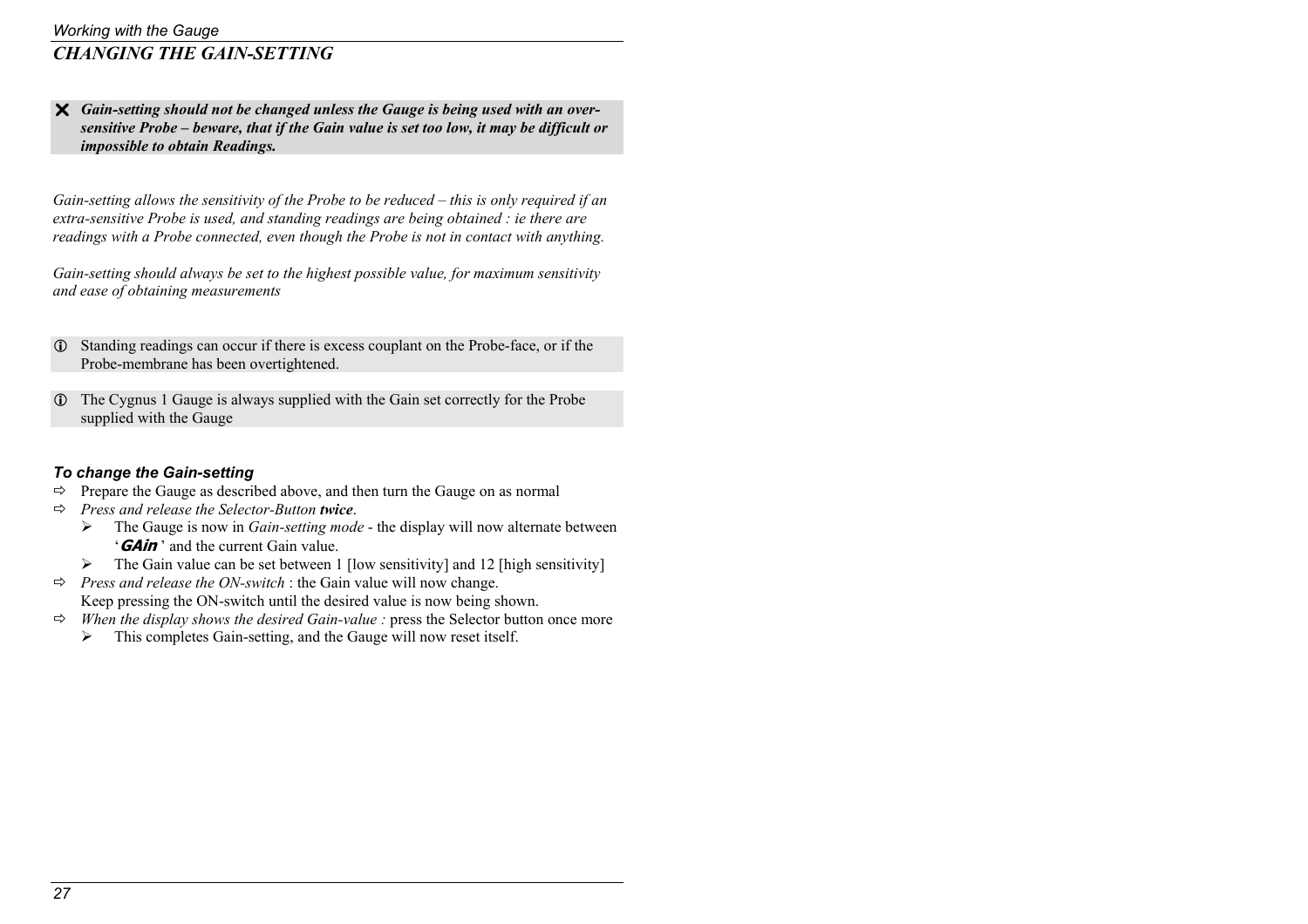### <span id="page-26-0"></span>*CHANGING THE UNITS-SETTING*

*The Cygnus 1 Gauge always displays the Thickness value , and also Velocity of Sound value, in the Measurement-Units which have been stored in internal memory.*

*The Gauge can be preset to either Metric[mm] or Imperial[inch] Measurement-Units.*

#### *To change the Units-setting*

 $\bullet$ 

 $\bullet$ 

 $\bullet$ 

 $\bullet$ 

- $\Rightarrow$  Prepare the Gauge as described above, and then turn the Gauge on as normal
- Ö *Press and release the Selector-Button three times*
	- ¾ The Gauge is now in *Units-setting mode* the display will now alternate between '**unit** ' and the current Units-setting
	- $\triangleright$  Units-settings are shown as :
		- '**Euro** ' [Metric, mm]
		- '*inch*' [Imperial, inch]
- $\Rightarrow$  *Press and release the ON-switch* : the units-setting will now change. Press the ON-switch again to return to the previous setting, if desired.
- Ö *When the display shows the desired units-setting :* press the Selector once more
	- $\triangleright$  This completes Units-setting, and the Gauge will now reset itself

### <span id="page-26-1"></span>*CHANGING THE RESOLUTION-SETTING*

*The Cygnus 1 Gauge can display thickness measurements in one of two Resolutionsettings – the Resolution should be chosen according to your own preference.*

*The exact value of the Resolution-setting will also depend on whetherMetric or Imperial Units is currently selected*

#### *To change the Resolution-setting*

- $\Rightarrow$  Prepare the Gauge as described above, and then turn the Gauge on as normal
- Ö *Press and release the Selector-Button four times*
	- ¾ The Gauge is now in *Resolution-setting mode* the display will now alternate between '**rES** ' and the current Resolution-setting
	- $\blacktriangleright$  Resolution-settings are shown as :
		- $HI'$  [High-Resolution : 0.05mm, or 0.002 inch]
		- '**LO** ' [Low-Resolution : 0.1mm, or 0.005 inch]
- $\Rightarrow$  *Press and release the ON-switch* : the units-setting will now change. Press the ON-switch again to return to the previous setting, if desired.
- Ö *When the display shows the desired Resolution-setting :* press the Selector once more
	- ¾ This completes Resolution-setting, and the Gauge will now reset itself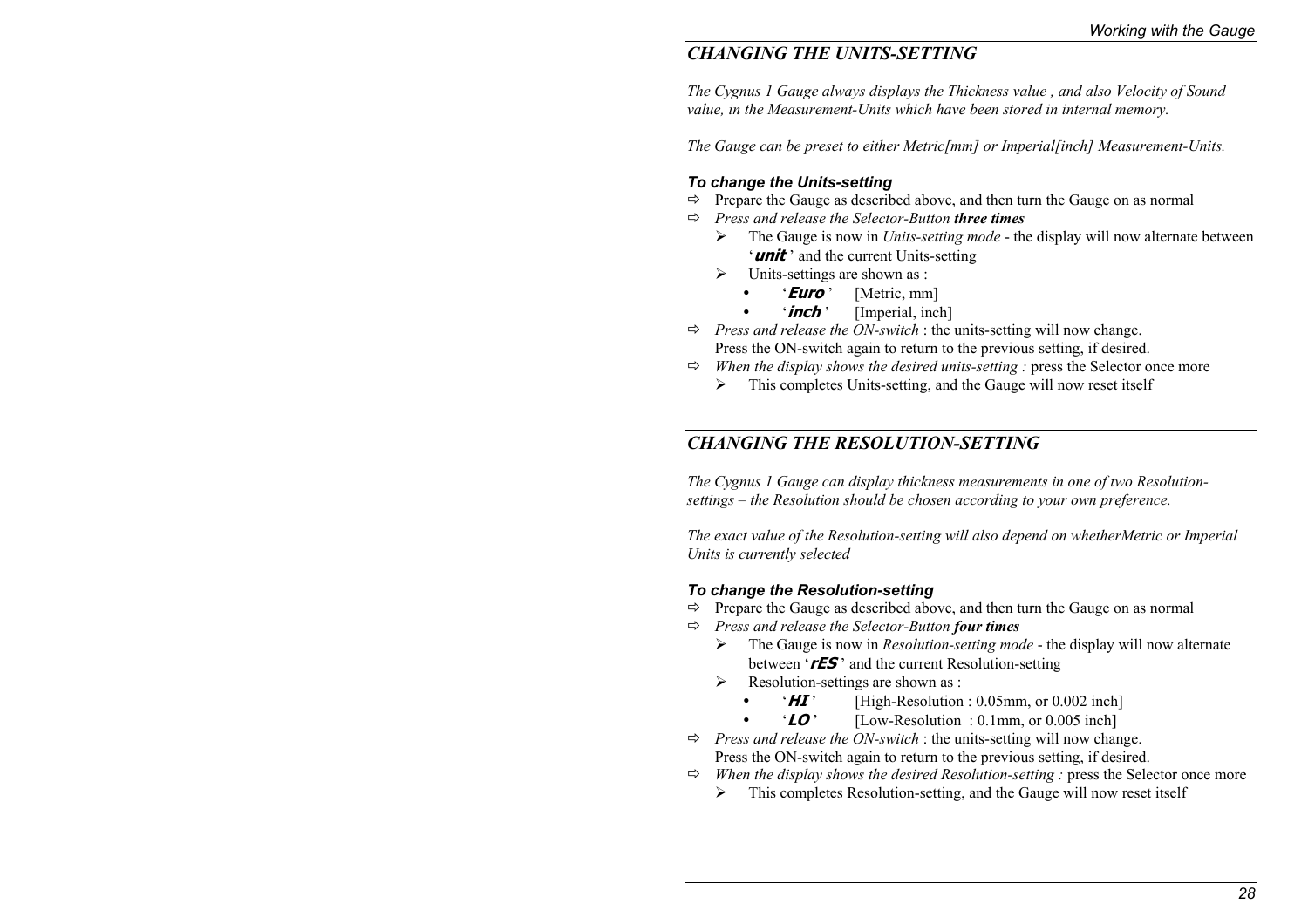#### *Working with the Gauge*

# <span id="page-27-0"></span>*LOW BATTERY WARNING*

*The instrument shows a warning message as the battery is coming to the end of its useful charge :*

- ¾ '**bAtt** ' is briefly flashed once every four seconds *There is no need to replace the battery immediately, the instrument will continue to measure as normal for some time yet : the exact period depends on battery-type*.
- $\blacktriangleright$ When the battery is finally exhausted the '**bAtt**' message will flash continuously for about five seconds, and the instrument will then switch itself off.
- $\Rightarrow$ *Cygnus 1 Basic Model* battery should now be replaced, as described on page [13](#page-11-0)
- $\Rightarrow$ *Cygnus 1 Underwater Gauge* battery should be recharged as described below.

# <span id="page-27-1"></span>*BATTERY-CHARGING PROCEDURE*

### U *Only the Underwater Gauge Battery-module may be recharged*

L *Cygnus Chargers are supplied for use with either 110V or 230V mains supply – the User must ensure that the Charger is suitable for the local mains supply.*

*Cygnus Battery-modules should only be charged with the supplied Charger, and always using the following sequence :*

- $\Rightarrow$  Plug the Charger into the mains power supply, and switch the mains power on.
- $\Rightarrow$  Connect the Charger to the Battery-module – charging will commence immediately, and the red indicator on the Charger will light. The Battery is now fast-charging.
- $\Rightarrow$  After a maximum 2 hours the Battery will normally be fully charged - the Charger will stop fast-charging, and the red indicator will now be flashing. Disconnect the Battery from the Charger – the Battery is now ready for use.
- $\Rightarrow$  If another discharged Battery needs to be charged, it may now be connected the Charger will reset itself, to begin fast-charging again.
- L *There is no harm in leaving the Battery connected after fast-charging has finished –it is recommended periodically to leave the Battery in this state for 14-16 hours to recondition the Battery, and extend its usable life.*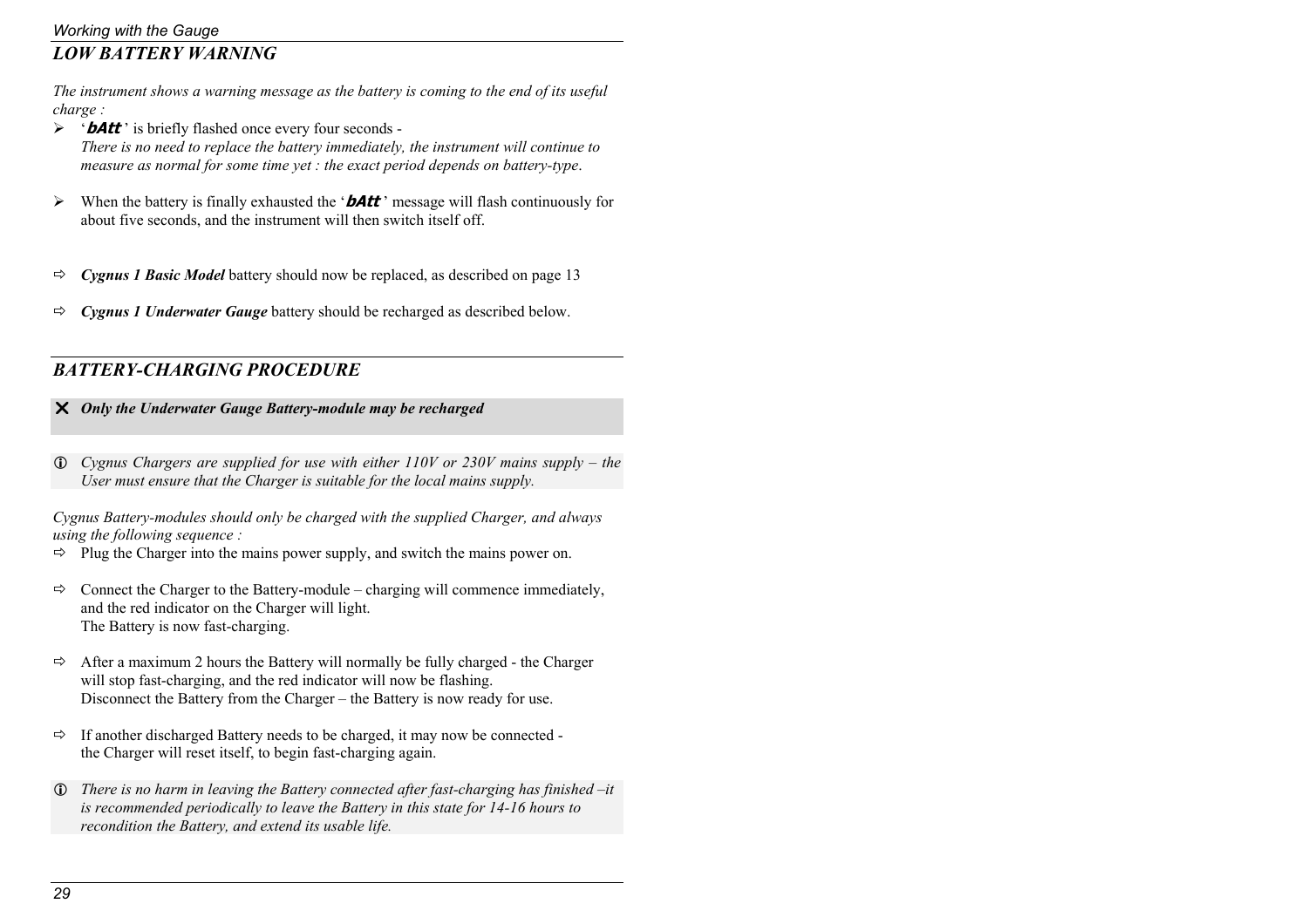### <span id="page-28-0"></span>*TROUBLESHOOTING*

### *If the Gauge does not switch on*

¾ only if the batteries are *completely dead* will the Gauge not display anything when the ON-switch is pressed.

 $\triangleright$  otherwise, if the batteries are at the end of their useful charge the Gauge will normally

flash '**bAtt** ' several times and then turn off again - see *Low-Battery Warning*, page [29](#page-27-0)

Ö *in either case replace or recharge the Battery*

 $\triangleright$  if the ON-switch will not always function properly, it may have become contaminated or defective :

Ö *the Gauge will need to be returned for Manufacturer's Service*

### *If it is difficult to obtain a reading*

 $\triangleright$  if there is only a single flashing bar on the display - this means the Gauge is not receiving any echoes :

- Ö *check that the Probe-lead is properly connected to both Probe and Gauge.*
- Ö *check the condition of the lead; replace if necessary.*

 $\triangleright$  if there is mostly one fixed bar plus one flashing bar this means that the Gauge is having difficulty obtaining more than one echo :

- Ö *check the Probe and its membrane are properly assembled see page [18](#page-16-0)*
- Ö *also see General Point on Thickness Gauging, page [31](#page-29-0)*

 $\triangleright$  if there is up to three fixed bars plus one flashing bar, but never any reading - this means the Gauge is receiving unrelated echoes from more than one reflector :

- $\Rightarrow$  on heavily corroded areas this is often a problem; try check measurements on an *adjacent area of the same material. See General Points*
- $\Rightarrow$  check the Gauge and Probe together on a test block; if there is still no reading *the Gauge may require servicing.*

### *If readings are erratic or unstable*

 $\triangleright$  Check that the Probe-lead is properly connected to both Probe and Gauge; check that the 'O'Rings are properly seated in their correct positions; check that the Probe and its membrane are correctly assembled with sufficient couplant

 $\triangleright$  Check that the Gauge is set for the same Probe-frequency as the actual Probe being used see *Changing the Probe-Setting*, page [26](#page-24-0)

¾ The User should ensure that the Probe-frequency is suitable for the *probable minimum thickness* of the material being measured – Probe-frequency *too low* causes doubling and tripling of the actual thickness - see *Probe Usage*, page [21,](#page-19-0) and *Changing the Probe-Setting*, page [26.](#page-24-0)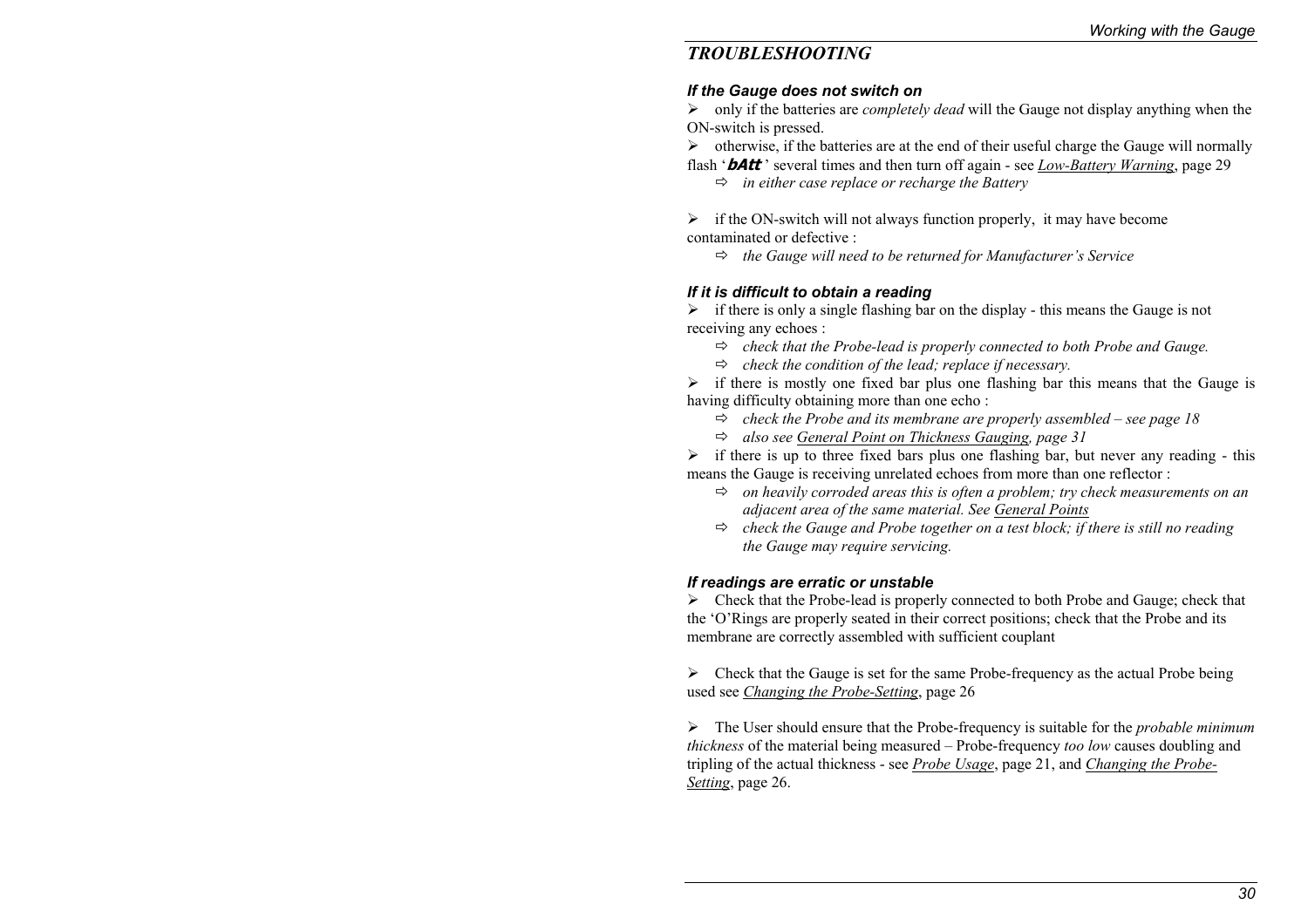#### *Working with the Gauge*

# <span id="page-29-0"></span>*GENERAL POINTS ON THICKNESS GAUGING*

- $\blacktriangleright$  On very rough surfaces, and especially if both sides are badly corroded, it is often necessary to move the Probe around to locate a reflector. Sometimes a slight rocking movement can help find reflectors which are otherwise impossible.
- $\blacktriangleright$  Always ensure that there is plenty of couplant present for good contact, but beware that on a pitted surface the Gauge may just measure the couplant-filled pit – always avoid measuring directly over external pits.
- $\blacktriangleright$  Beware that in extreme conditions, or if the plate is of poor quality and contains many inclusions, the ultrasound will scattered to such an extent that measurement may not be possible.
- $\triangleright$  Beware that the multiple-echo technique will not work if the front and back surfaces of the material being measured are not close to parallel; also note that long narrow bars cannot be gauged along their length with the multiple-echo method.
- $\blacktriangleright$  The instrument should not be used near arc-welding equipment, as this affects the performance of the Gauge.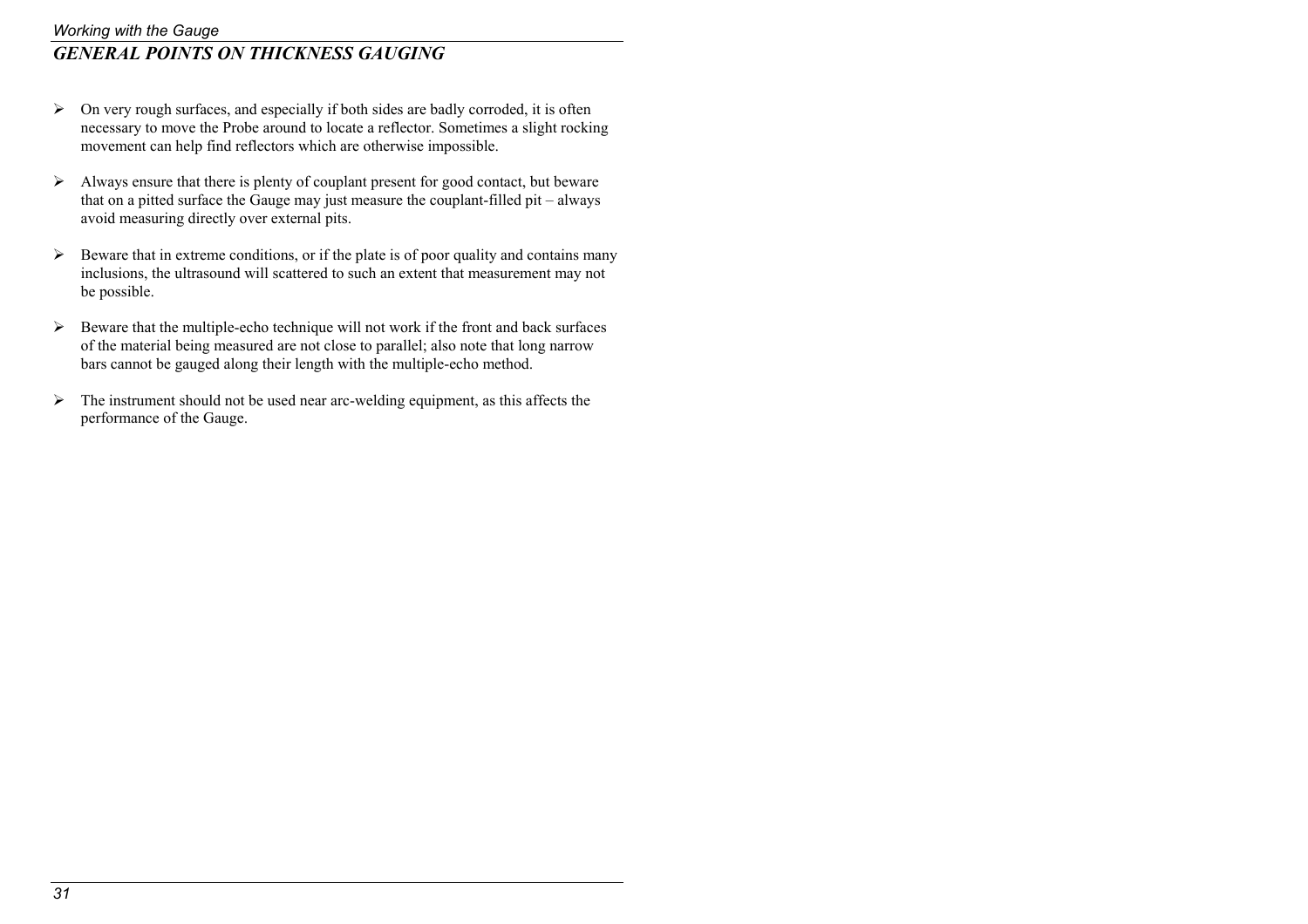### *THE FIVE-POINT CHECK*

#### *The most frequent reasons found which cause difficulty getting readings*

- $\triangleright$  Is the Probe-membrane fitted correctly ? see : *Probe/Knurled Ring Assembly*, page [18](#page-16-0) *Check that there is a thin layer of oil between the membrane and Probe-face, and with no air-bubbles trapped*
- $\triangleright$  Is the Probe-lead OK ?

see : *Probe Usag*e, page [21](#page-19-0) *Check that the lead in good condition, and is it correctly inserted into both the Probe and the Gauge*

 $\triangleright$  Is the Probe-setting correct?

see : *Changing the Probe-Setting*, page [26](#page-24-0) *Check on the Gauge that the Probe-setting is correct for the actual Probe in use*

- $\triangleright$  Is there adequate couplant applied to the material being measured, and is the surface properly prepared ? see : *Preparing to take measurements*, page [16](#page-14-1) *Check that there is plenty of couplant applied, and that there are no air-gaps between the Probe and the material when measuring*
- <span id="page-30-0"></span> $\triangleright$  Is the material measurable at all ?
	- Are the front and back faces of the material parallel ?
	- Is the material not too corroded ?
	- Is the material not too thin for the Probe being used ?

*It is often worth confirming that the Gauge is operating OK using a test sample – and also to confirm that the material can actually be measured by ultrasonic multipleecho thickness measurement.*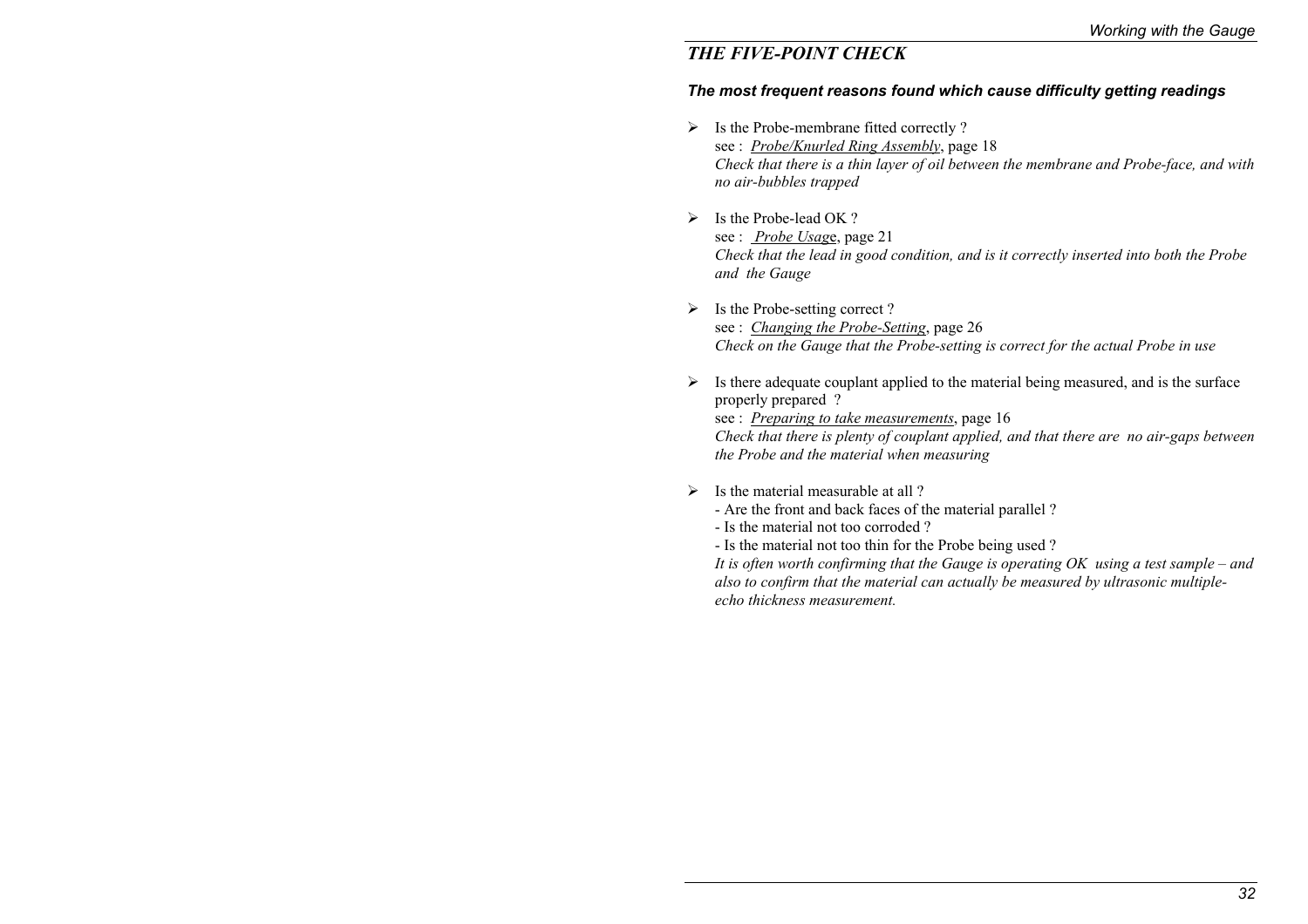#### *Working with the Gauge*

### <span id="page-31-0"></span>*A GUIDE TO SOUND VELOCITIES*

#### *Table of Sound Velocities*

- $\triangleright$  Velocities can vary according to the precise grade and processing conditions. This table is included as a guide only. *Wherever possible, the Gauge should always be calibrated on the material under test.*
- $\blacktriangleright$  These Velocities are given in good faith and are believed to be accurate within the limits described above. *No liability is accepted for errors.*
- ¾ Velocities given are the compressional wave velocity c*<sup>l</sup>*.

#### *Reading Conversion*

*If only a few measurements are to be taken on a material other than Steel, it may be easier to leave the calibration set for Steel and merely convert the readings by multiplying by the Conversion Factor for the material being measured. This method avoids unnecessary recalibration.*

*Example* – if the Gauge is calibrated for Steel [5920 m/s], and a reading is being taken on Copper [4700 m/s] :

 $T = t$  x  $V_{COPPER} / V_{STEEL} = t$  x 4700 / 5920 = t x 0.794 thus :  $T = t x f$ 

 where : **T =** *true thickness of Copper being measured* **t =** *actual reading obtained*  **f =** *Conversion Factor* $V_{\text{COPPER}}$  = Sound Velocity in Copper : 4700 m/s  $V_{\text{STEEL}}$  = Sound Velocity in Steel : 5920 m/s

*Conversion Factor* **f** : is given for various materials in the *Table of Sound Velocities* on page [34](#page-32-0)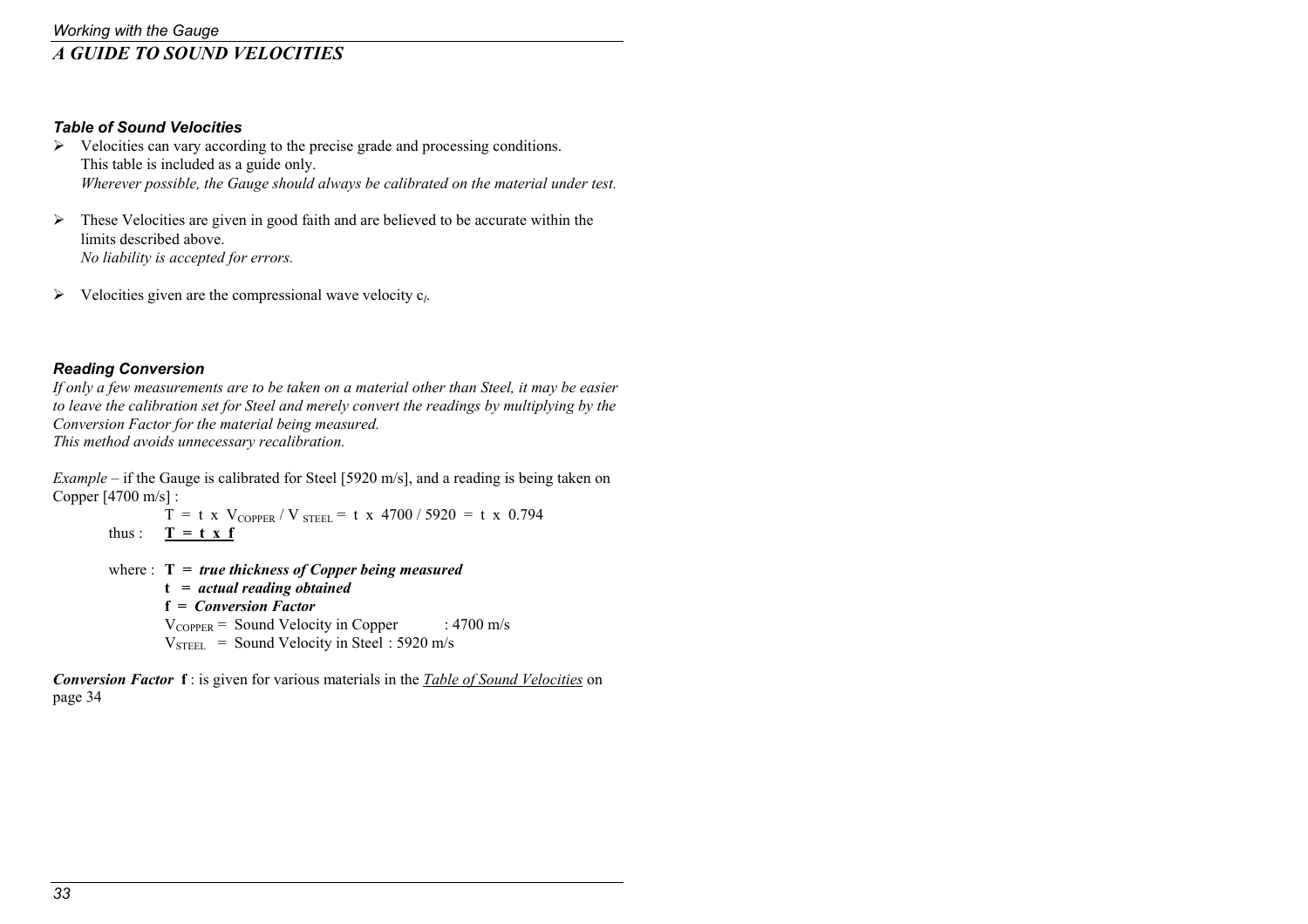### <span id="page-32-0"></span>*TABLE OF SOUND VELOCITIES*

| <b>Material</b>                                     | <b>Velocity of Sound</b> | <b>Conversion</b><br><b>Factor</b> |                         |
|-----------------------------------------------------|--------------------------|------------------------------------|-------------------------|
|                                                     | m/s                      | $in$ /us                           |                         |
| Aluminium                                           | 6320                     | 0.2488                             | 1.068                   |
| Epoxy                                               | 2500                     | 0.0986                             | 0.422                   |
| Copper                                              | 4700                     | 0.1850                             | 0.794                   |
| <b>Grey Cast Iron</b>                               | 4600                     | 0.1812                             | 0.777                   |
| Magnesium                                           | 5770                     | 0.2272                             | 0.975                   |
| <b>Nickel</b>                                       | 5630                     | 0.2218                             | 0.951                   |
| Acrylic                                             | 2730                     | 0.1076                             | 0.461                   |
| Nylon (Polyamide)                                   | 2620                     | 0.1032                             | 0.443                   |
| Porcelain                                           | 5600                     | 0.2206                             | 0.946                   |
| Glass<br>Quartz<br>Soda-lime<br><b>Borosilicate</b> | 5570<br>6000<br>5640     | 0.2194<br>0.2362<br>0.2222         | 0.941<br>1.014<br>0.953 |
| <b>Steel</b><br>Mild<br>Tool<br>Stainless 302       | 5920<br>5870<br>5660     | 0.2332<br>0.2312<br>0.2228         | 1.000<br>0.992<br>0.956 |
| Tungsten                                            | 5460                     | 0.2150                             | 0.922                   |
| <b>Monel</b>                                        | 5400                     | 0.2126                             | 0.912                   |
| <i><u><b>Inconel</b></u></i>                        | 5700                     | 0.2244                             | 0.963                   |
| <b>Phosphor Bronze</b>                              | 3530                     | 0.1390                             | 0.596                   |
| <b>Brass (70% Cu)</b>                               | 4700                     | 0.1850                             | 0.794                   |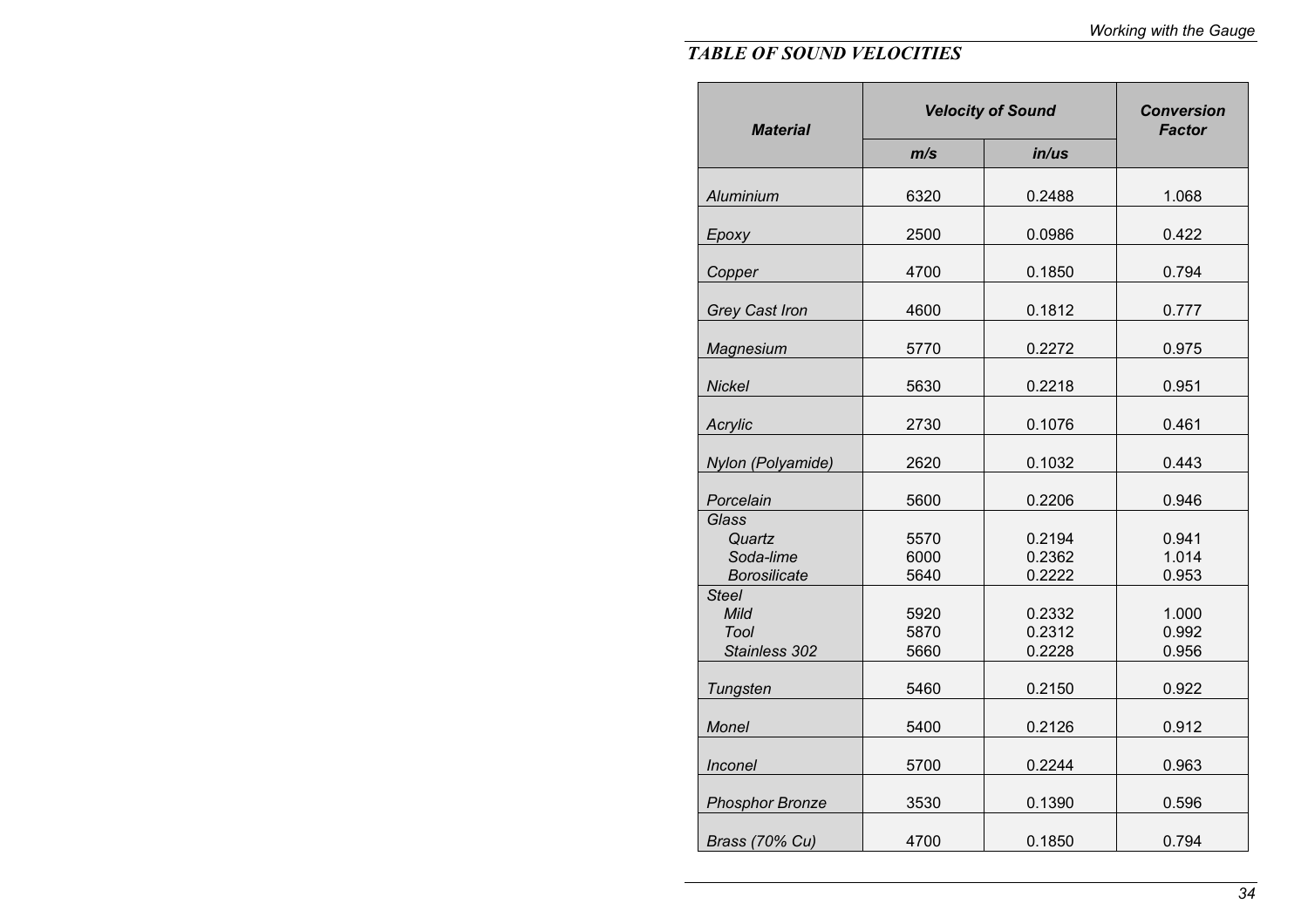*Working with the Gauge*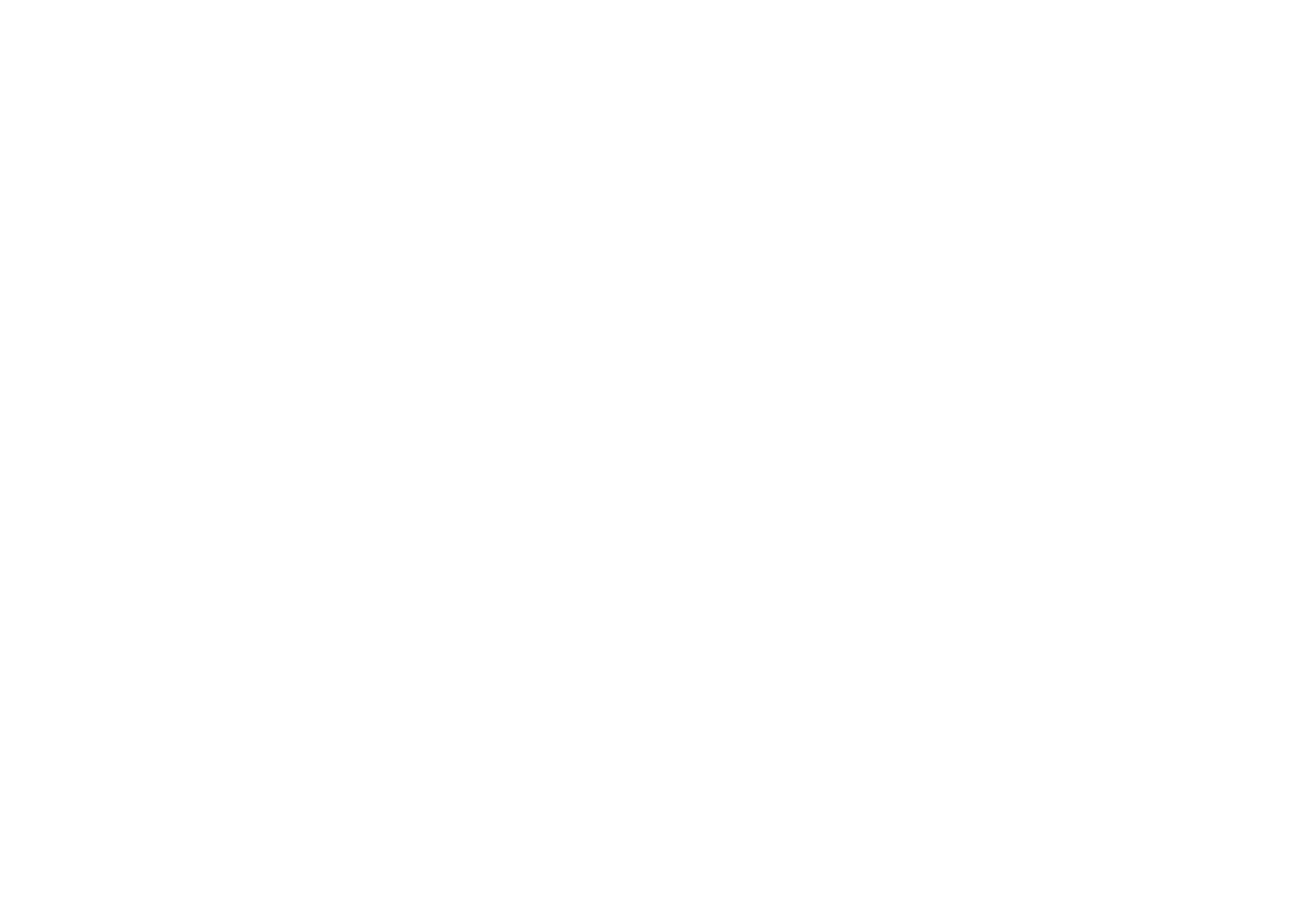# <span id="page-35-0"></span>*CARE AND SERVICING*

*Care of the Cygnus 1 Underwater Gauge*

*Care of the Cygnus 1 Basic Model*

*Servicing*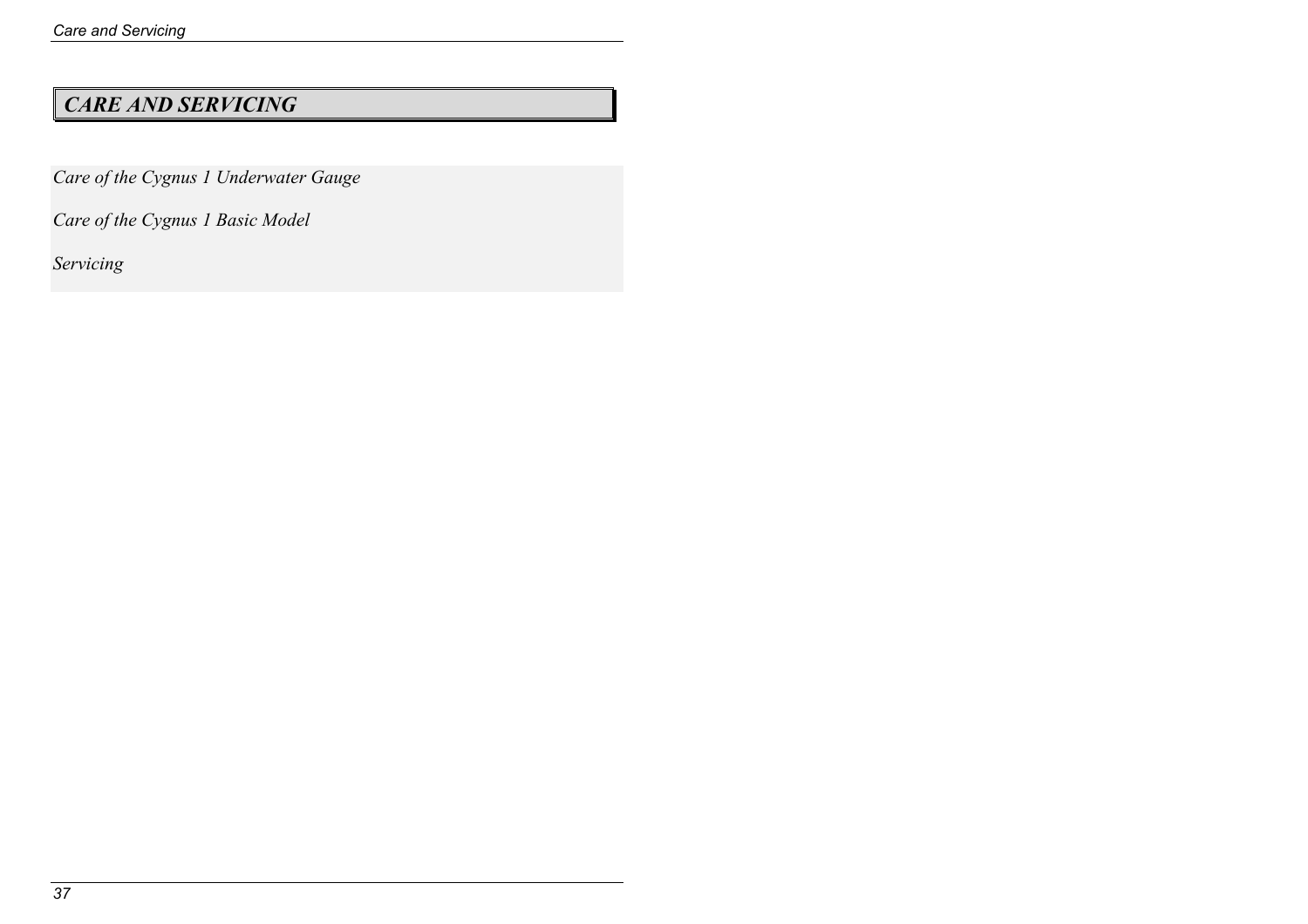# <span id="page-36-0"></span>*CARE OF CYGNUS 1 UNDERWATER GAUGE*

*Although Cygnus Gauges are highly robust, care should be taken to ensure years of active service :*

#### ¾ *Cleaning the Gauge*

- $\Rightarrow$  After each dive, and while the instrument is still assembled, wash the unit in fresh water and allow to dry.
- $\Rightarrow$  A mild detergent may be necessary to remove grease from the O-Ring grooves.
- $\Rightarrow$  Care should be taken not to allow water into the instrument body whilst cleaning.
- $\Rightarrow$  Do not use solvents for cleaning.
- $\Rightarrow$ Do not use any abrasive cleaner, especially on the display window.

#### ¾ *Use of O-Rings*

- Ö When reassembling before a dive *fit new O-Rings all round***,** first ensuring that they are lubricated with *Molykote*.
- $\Rightarrow$  To avoid the risk of a leak : prevent accidental re-use by *destroying all four used O-Rings* after each dive.

#### ¾ *Batteries*

- $\Rightarrow$  Disconnect the Battery-module from the Gauge, if the Gauge will be left unused for more than a few days.
- $\Rightarrow$  Recharge batteries periodically, even if the instrument is not used for long periods.
- $\Rightarrow$  Occasionally give the Battery a recharge duration of 14-16 hours to recondition the Battery and to extend its useable life.

#### ¾ *Environmental*

- $\Rightarrow$  Do not subject the Gauge body to temperature in excess of 60<sup>o</sup>C (140<sup>o</sup>F).
- $\Rightarrow$  Do not store the Gauge for long periods in conditions of high humidity.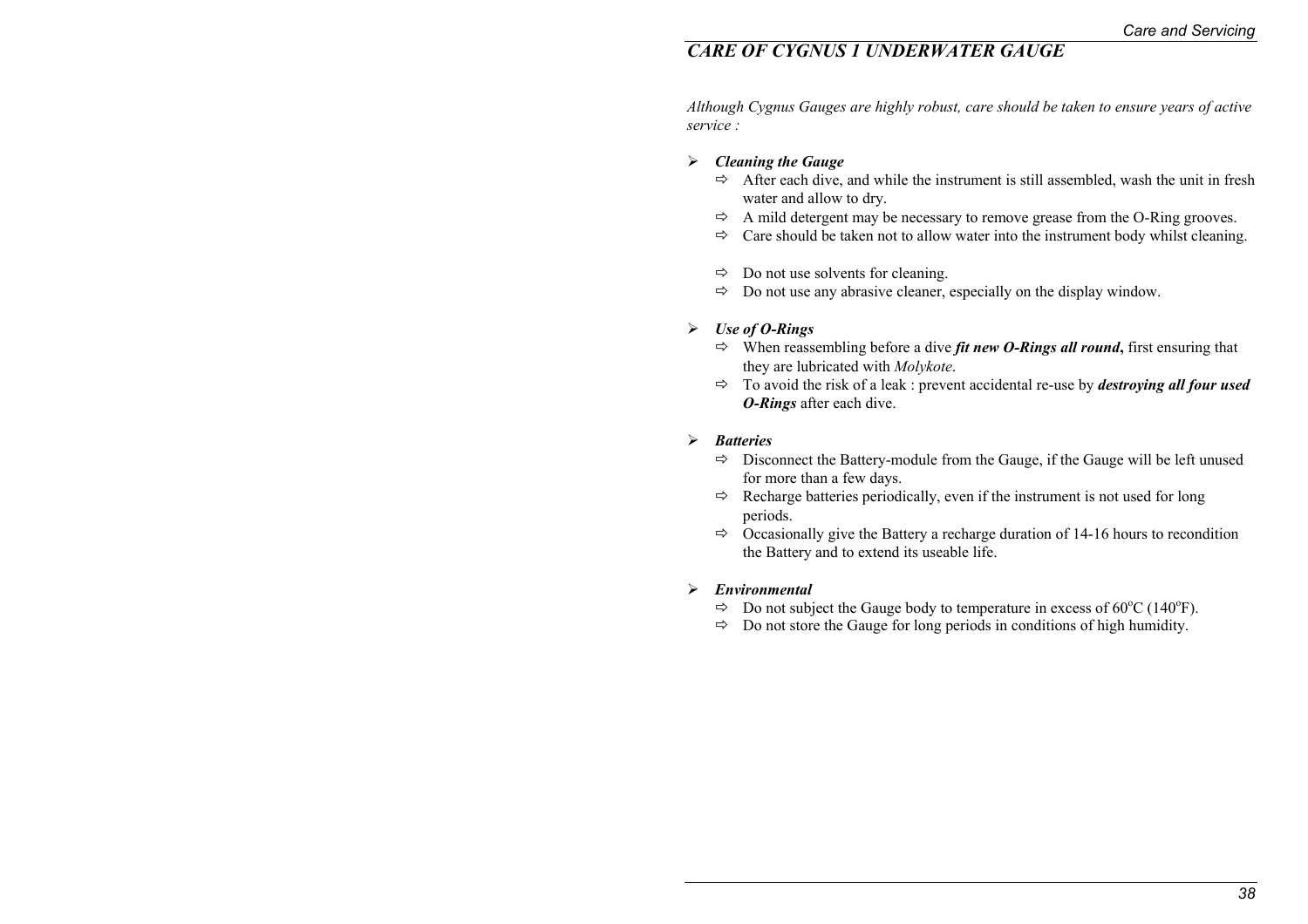### <span id="page-37-0"></span>*CARE OF CYGNUS 1 BASIC MODEL*

*Although Cygnus Gauges are highly robust, care should be taken to ensure years of active service :*

#### $\blacktriangleright$ *Cleaning the Gauge*

- $\Rightarrow$  Clean and service the Gauge periodically.
- $\Rightarrow$  Do not use solvents for cleaning mild detergent is ideal.
- $\Rightarrow$  Do not use any abrasive cleaner, especially on the display window.
- $\Rightarrow$  Do not use excessive liquid when cleaning.

### ¾ *Care of O-Rings*

 $\Rightarrow$  Check the O-Rings regularly and replace if they are damaged or deformed.

### ¾ *Care of Batteries*

 $\Rightarrow$  Disconnect the Battery-module from the Gauge, if the Gauge will be left unused for more than a few days

### ¾ *Environmental*

- $\Rightarrow$  Do not immerse the Gauge in liquid.
- $\Rightarrow$  Do not subject the Gauge body to temperature in excess of 60<sup>o</sup>C (140<sup>o</sup>F).
- $\Rightarrow$  Do not store the Gauge for long periods in conditions of high humidity.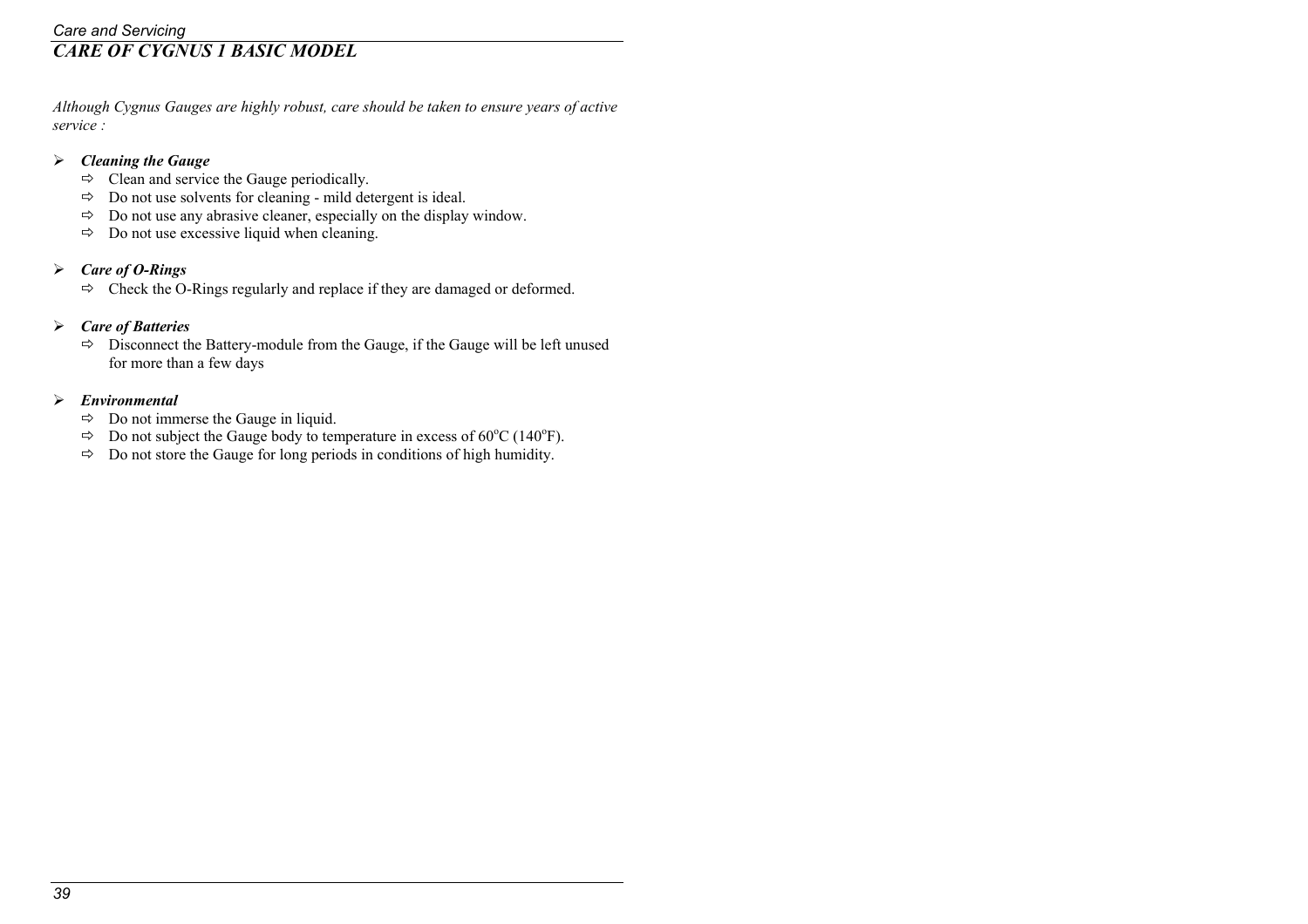### <span id="page-38-0"></span>*SERVICING*

L *Please refer to the Gauge and Accessories brochure for our full range of Equipment.*

#### *Returning your Gauge for Service*

*A full Manufacturer's Factory Service is available from Cygnus Instruments*

L *Please note : the complete Kit should always be returned for Service or Repair, including all Probes and Leads*.

*Cygnus Gauges* are renowned for their reliability – very often problems with getting measurements are simply due to the way the Gauge is being used – see : *Troubleshooting*, page [30,](#page-28-0) and *The Five-Point Check*, page [32](#page-30-0)

*However, if you do need to return your Gauge for Repair please let us know the details of the problem, to guarantee the best possible service :*

 $\Box$  Is the problem behaviour intermittent ?

 $\Box$  Is there a problem turning the Gauge on ?

 $\Box$  Is there a problem with the Gauge turning itself off ?

□ Does the Gauge constantly give incorrect Readings, or unsteady Readings ?

 $\Box$  Is it not possible to Calibrate the Gauge ?

 $\Box$  Does the Gauge fail to operate correctly in certain ambient conditions ?